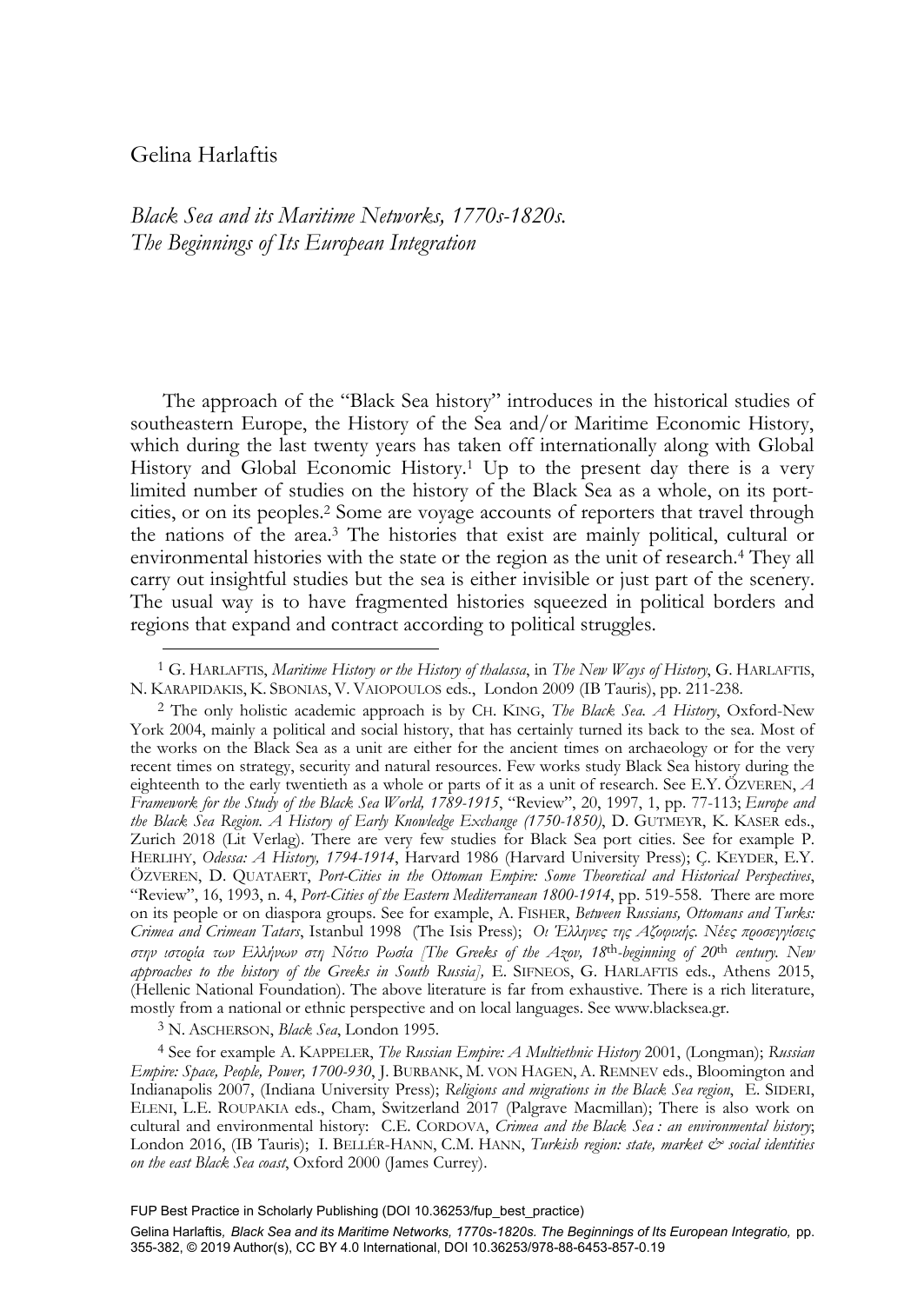From the last third of the eighteenth century to the early twentieth century the Black Sea coastal line witnessed an unprecedented commercial revolution as it was transformed to an international market with global linkages with the Mediterranean sea, the northern European seas, the Atlantic and the Indian ocean. Despite its importance, the Black Sea region is barely included in the discourse of the economic and social history as neither its qualitative or quantitative history is really known to the wider or specialist public of the West. The gap in our knowledge and weak academic communication of scholars in historical studies within the Black Sea countries, has come to fill the interdisciplinary and inter-university project "The Black Sea and its port-cities, 1774-1914. Development, convergence and linkages with the global economy" that run from 2012 to 2015 and has uncovered a large pool of archival resources from all countries.5

The Black Sea to many historians is no more than a geographical term. A sea excluded from international trade until 1770s, developed its sea trade and maritime networks in an unprecedented rate to become in the next 150 years the largest grain producer of the world, supplying western European populations during the era of industrial revolution. In 1770 there was no big city on its western, northern and eastern coastline apart from Keffe in Crimea. The only old, century-long, cities were in the south coastline, in the present day Turkey, particularly in the Pontic area, from Sinop to Trabzon. This changed within a few decades. From 1770s more than 24 port-cities mushroomed in the coastline of the Black Sea attracting hundreds of thousands of immigrants mainly from central and southeastern Europe. The Black Sea coastline became a  $a<sub>a</sub>$  land of prosperity" for these immigrants, what the United States became one hundred years later.

The Black Sea, became centre of attraction for economic immigration from the whole region of central and south-eastern Europe. Its port-cities, became cosmopolitan places, "melting pots" of ethnic minorities: Russians, Greeks, Tatars, Ukranians, Polish, Bulgarians, Germans, Jews, Armenians. A sea monopolized by the Ottoman Empire until 1770s, opened to the world within the framework of Russian colonization in its northern and eastern coasts and Romanian and

<sup>5</sup> This project was included in the Action "Thales", financed by the Greek National Strategic Reference Framework, the E.U. and the Greek Ministry of Education. The project was led by the Department of History of the Ionian University, with the author as co-ordinator, a collaboration, on a national level, with the University of Crete, the National Hellenic Research Foundation, the Institute for Mediterranean Studies-FORTH, the University of Thessaly and the University of the Aegean. On an international level, it collaborated with 23 academic institutions – Universities, Research Institutes and Archives – from the Black Sea countries, that is Turkey, Bulgaria, Romania, Ukraine, Russia and Georgia, as well as from Moldavia, Norway, Italy, Israel and the United States. The collaborating group consisted of the following academic institutions: Boğaziçi University, Bilkent University, Düzce University and 19 May University from Turkey, Bulgarian Academy of Sciences and Varna University from Bulgaria, "Dunarea De Jos" University of Galati from Romania, Moldavian Academy of Sciences from Moldavia, State Archives of Odessa, State Archives of Nikolayev, National Academy of Sciences of Ukraine, University of Berdyansk, University of Mariupol and University of Kharkov from Ukraine, Russian Academy of Sciences (Moscow), Southern Russia Academy of Sciences (Rostov-on-Don), State Russian University of Human Studies, European University of St. Petersburg and State University of St. Petersburg from Russia, Elia State University (Tiblisi) from Georgia, Jerusalem University from Israel, Southern State Connecticut University from U.S.A and Maritime Museum of Bergen from Norway. For the books and databases of the Black Sea port-cities see www.blacksea.gr.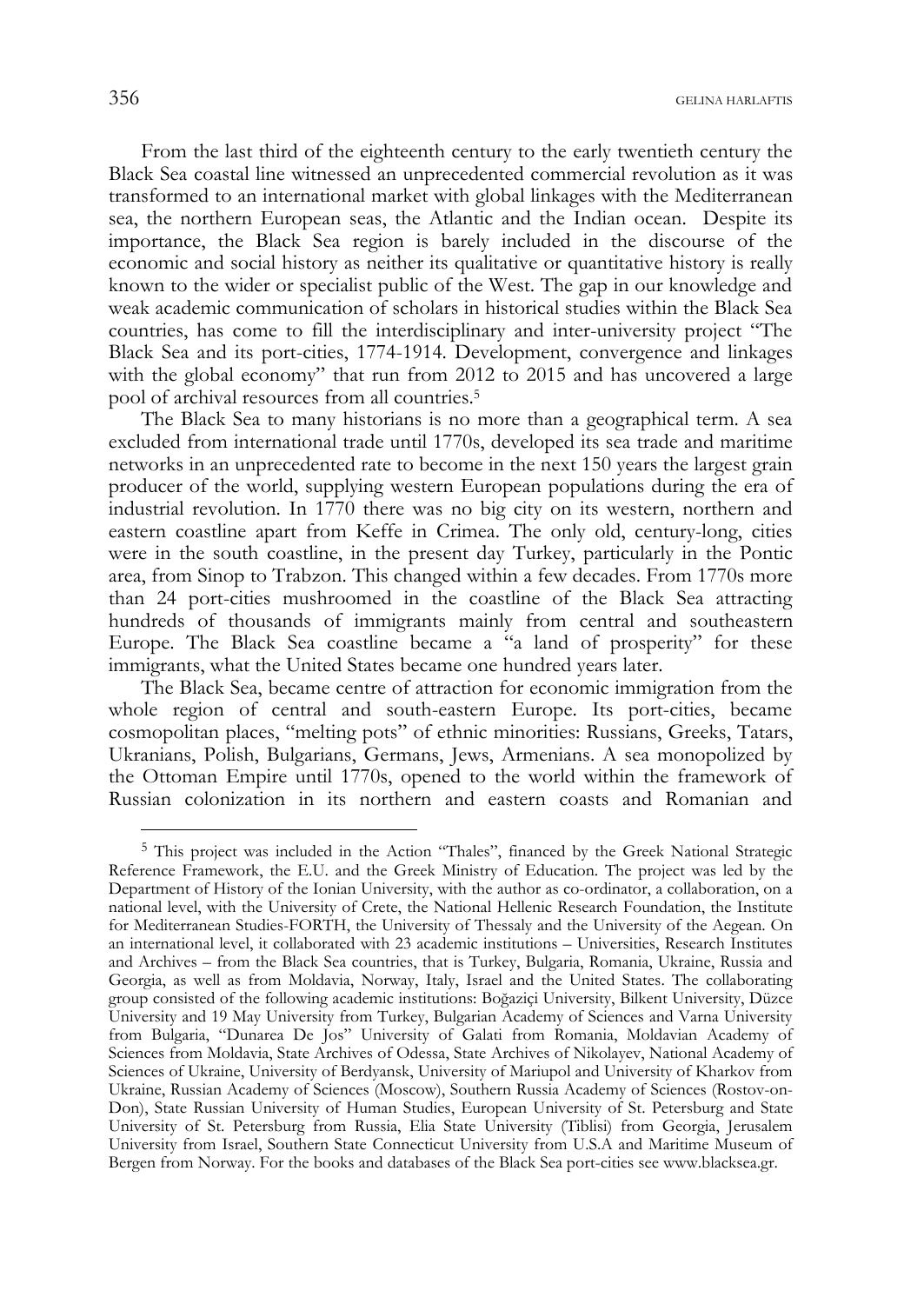Bulgarian nationalization in the western one. Main agents of economic integration in all port cities proved to be the mobile groups of the so-called people of the classic diaspora like the Greeks, Jews and Armenians, as well as those of other central European groups. It was these mobile entrepreneurial groups that undertook the control of external trade and shipping and those that developed maritime and commercial networks and the linkages to the western European economy. The linkages to the West triggered development and convergence of regional markets in the global economy.

This paper examines the first 50 transitional years of a sea of isolation to a sea of internationalization. It provides analytical tools to reveal the mechanisms of how this was done. To do so it places in the centre of the analysis the sea. By using the approach of maritime history, an analysis beyond political borders, it follows the glance from the sea and its effects on land. In this way it examines the shipping movements of cargoes and people *on the sea* and the development and impact of this development *around the sea*, on the Black Sea maritime regions, the port cities that grew and the entrepreneurs that triggered this growth and established its maritime networks.

To that end, the **first** section of the paper will indicate the approach to the analysis of the Black Sea history. Although all regions will be briefly analyzed the first maritime region that developed international export activities, the northern coast, will be more closely examined. The **second** section will examine movements on the sea. This section will present the rising importance and consolidation of Ottoman and Venetian/Greeks as main sea carriers and traders of the Black Sea in the last third of the eighteenth century, beginning of the nineteenth century. The **third** section analyses the developments around the sea. It brings out the commercial revolution of the northern coast during the period under examination, and focuses at the Russian port cities and their overall development. The **fourth** section examines the importance of foreign traders at the northern coast that built up international trading houses with large entrepreneurial networks that proved pivotal in developing its maritime networks and integration of the Black Sea in the European economy.

## 1. BLACK SEA HISTORY: AN APPROACH

j

How do we approach the history of the sea? How does one trace continuity and change in the history of the sea? It is of course what man did **on the sea** (ships, seamen, navigation, seatrade, war, piracy); **around the sea** (port cities, islands, maritime communities, shipping businesses), **in the sea** (fishing, maritime resources); **because of the sea** (maritime empires, international maritime institutions and policy) and **about the sea** (the myths and poems of a sea, impact of the sea on the art, maritime culture).6 How does then man affect the path of

<sup>6</sup> G. HARLAFTIS, *What is Maritime History,* in "First International Symposium, In memoriam Skip Fischer, 25-26 April 2018, Centre of Maritime History, Institute for Mediterranean Studies-FORTH", under publication in the "International Journal of Maritime History" 2019.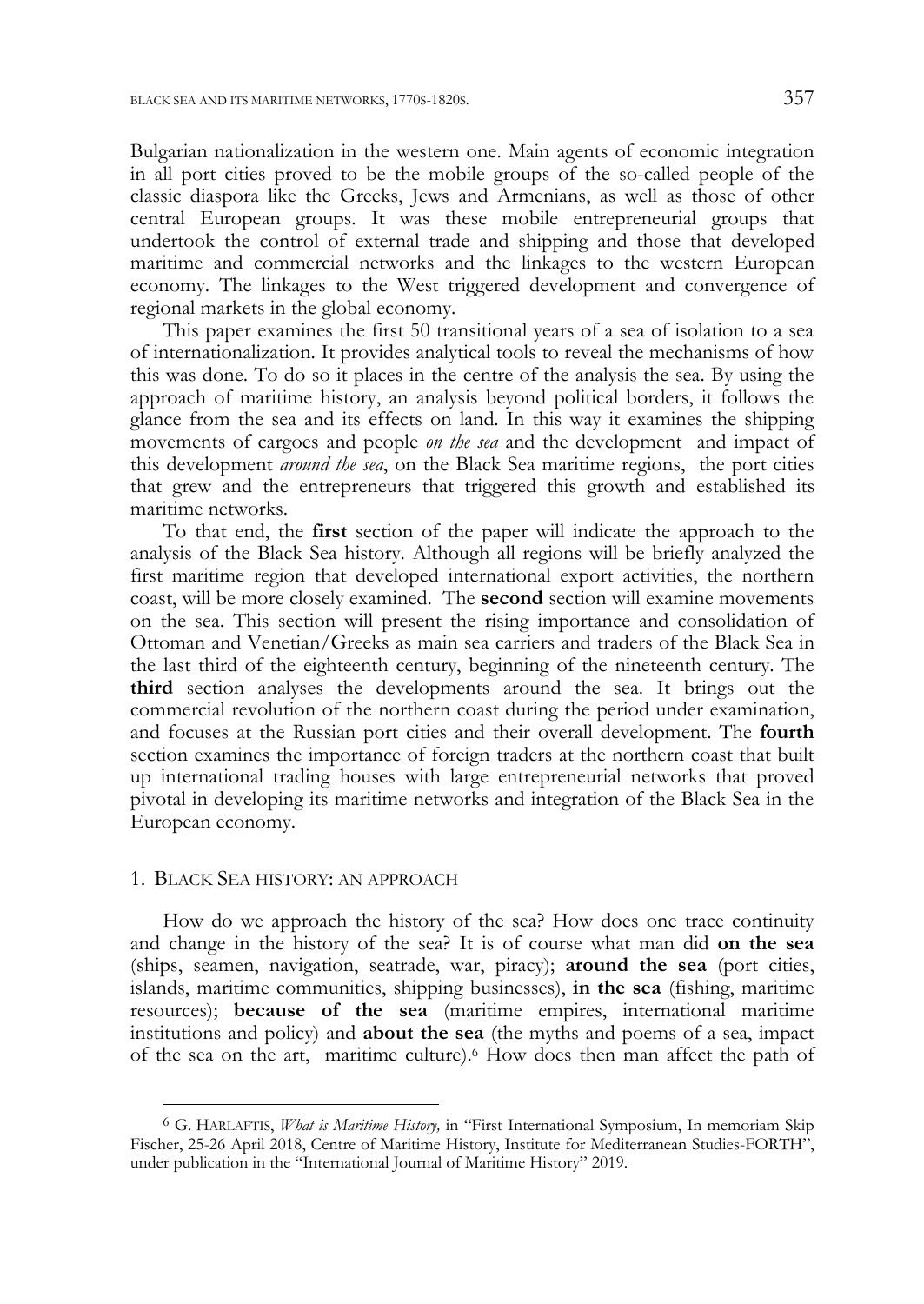history at land from the sea? We shall look at the first two dimensions to trace the maritime networks of the Black Sea.

**On the sea,** history has been seen through maritime voyages, explorations through the structure of the sea. Sailing on the sea and discovering the sea routes, the winds, the currents, the safe anchorages, the depths, the rocks, the islands, the sandbanks, the ice, has not been the concern of most of historians. It has been considered self evident. The discovery of navigating a water mass, however, has been the outcome of a knowledge of decades, centuries and has meant the sacrifice of hundreds, of thousands of seafarers. Maritime voyages, exploration and establishment of maritime empires determine change in and around a sea/ocean disturbing its continuity. The Venetians and the Genoese developed their maritime empires in the eastern Mediterranean and the Black Sea before the 15<sup>th</sup> century, the Portuguese in the Indian ocean, the Spaniards in the Atlantic in the  $16<sup>th</sup>$  century, the Dutch in the 17th century and the British after. Maritime empires were a European act and characterize the history of the expansion of Europeans in all seas and oceans. The Black Sea has some peculiarities. It was a limited sea and no grand voyages are known apart from its ancient mythical voyage by the ancient Greeks, that of the ship *Argo* with its seamen, the Argonauts, that went to a far away land of prosperity to grab its wealth, the golden fleece. Colonialism of its coastal area after the Genoese and the Venetians, however, came from land powers after the 15<sup>th</sup> century, the Ottomans from the South  $(15<sup>th</sup>$  to the eighteenth century) and the Russians from the North and the East (eighteenth to twentieth centuries).

The Ancient Greeks named the Black Sea with a euphemism, Euxine Pontus, which means a Hospitable sea or a sea friendly to strangers, meaning exactly the opposite. The Black Sea, Mare Nero of the Venetians and the Genoese, the Kara Deniz of the Ottomans, the Chernoe More of the Russians, the Schwarzes Meer of the Austrians is said to have taken its name of its waters subject to storms although to many seafarers navigation in the Black Sea was much easier than that in the Aegean, as it is free of islands and rocks. Its longest width from the western coast to the eastern one is 627 miles, and its greatest length from Odessa to the southern coast is 333 miles. The narrowest passage between North and Sourth is from the southern coast to Crimea, where it does not exceed 144 miles.7 It connects with the Mediterranean by the straits (Bosporus, the sea of Marmara and the Dardanelles) and on its north-east it connects with the Sea of Azov with Kerch straits.

To reach the Black Sea was the desire of Russian monarchs since the 17th century. The change of the number, type, nationality of vessels on the sea came from developments at the northern coast of the Black Sea, a sea described until then as an "Ottoman lake". This was the result of the Russian geopolitical and economic strategy for colonial expansion and economic power that began from the time of Peter the Great and was consolidated during the reign of Catherine II. Furthermore, Russia's colonial policy in the South can be seen in the wider context of the Eastern Question and Russia's attempt to provide, as a great European power, 'protection' to a select minority of the Ottoman Empire with the aim of expanding its influence into the neighbouring state. The geopolitical activities of

<sup>7</sup> *The Black Sea Pilot*, London 1884 (Hydrographic Office, Admiralty), third edition, p. 1.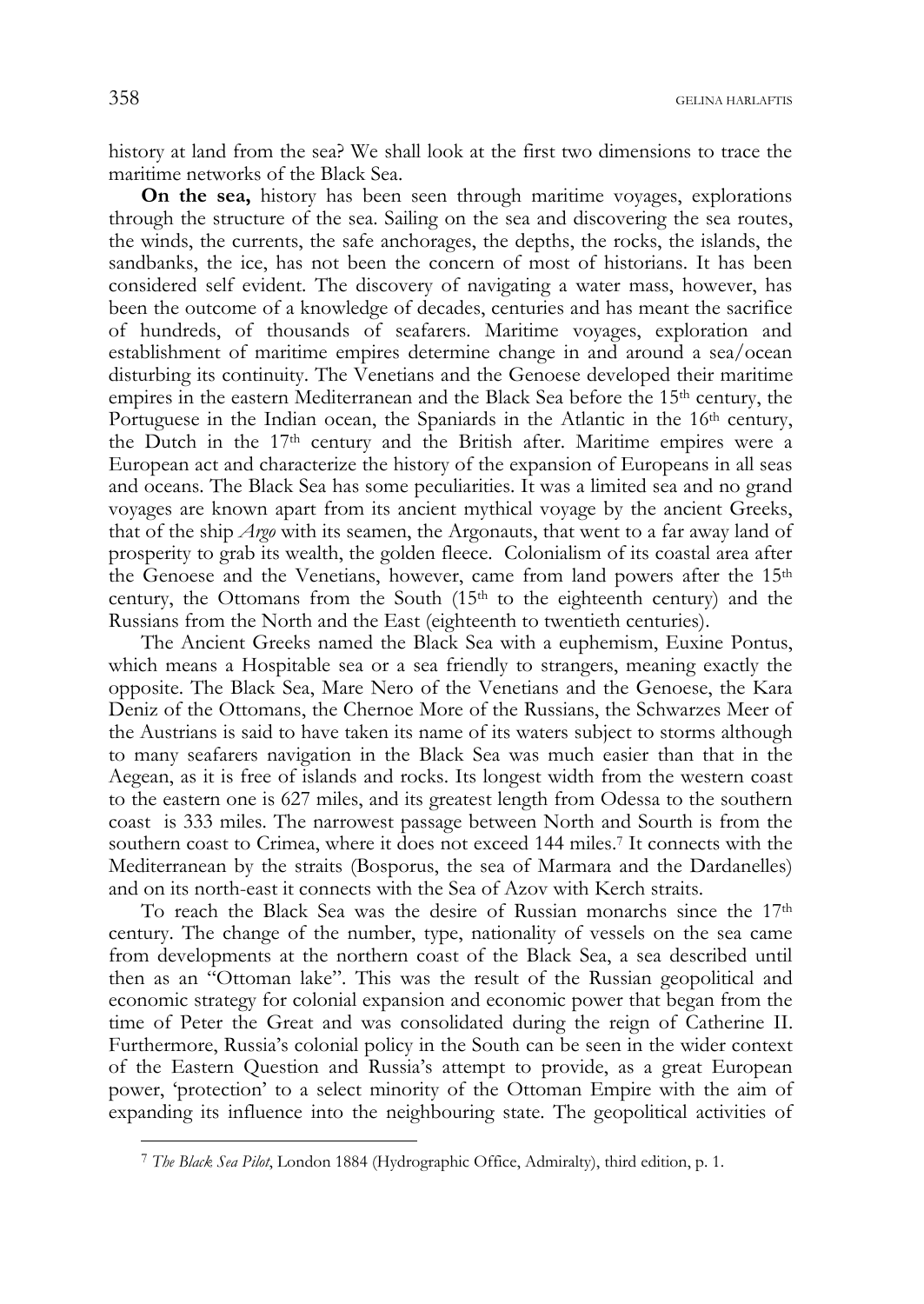Russia have been described as that of "two crabs probing the claws of the Ottoman crab in the Danubian and Caucasian sectors and steadily pushing it back".8 The ascension of Catherine the Great to the throne spurred further the expansionist policy of the Empire that witnessed some of its great victories in the two Russo-Ottoman wars of 1768-1774 and 1787-1792 by which they acquired the "New Russia" or Novorossiya, and a great frontage to the Black Sea which covered its northern and northeastern coast. Catherine gave priority to the Black Sea: that involved the so-called Greek plan by which it was conceived that Russia should help the Christians in the Balkans and Greece, seek free navigation in the Black Sea and advance to Constantinople.9

Still, in the 1770s and 1780s when the Russians pushed in the Black Sea, the area was still *terra incognita*. The history of the Black Sea has been marked by its geographic antithesis: its extremely narrow passage in the south (the Dardanelles, the Sea of Marmara and Bosphorus) that connects to the rest of the seas and oceans and its vast hinterland in the north that made it an "avenue" between Asia and Europe. And the Sea, is after all, a difficult one. The navigator needs landmarks at sea to see his way. The peaks of the mountains or hills, islands or capes with lighthouses are excellent "route-marks" that guide the seafarers. The lack of mountains, however, on the vicinity of the sea in the west and northern coast (see Map 1) along the scarcity of good anchorages causes problems to navigation. The navigator of the Black Sea should know well its shores to approach them. Only in Crimea there are recognizable mountains, in the eastern Caucasian coast and in the southern coast with the easily recognizable mountains (Map 1).

The sea "is short and troublesome" according to the British pilots and is difficult to enter from the Bosporus. A large number of long and big rivers have their mouths in the Black Sea, in the northwest, the Danube, Bug, Dniester and Dnieper, while in the Azov the river Don. The rivers are frozen for 3-4 months and the melting of the ice during spring causes strong currents to the sea. One of the strongest currents comes from the straits of Kerch caused by the river Don; it heads to the Crimea, it meets with the waters of Bug, Dniester and Dnieper and unites southward with that of the Danube towards the Bosporus. This combined with strong northerly winds makes entrance to the Black Sea very difficult. Lack of wind off the coast of Crimea, for example, produces equally great problems as the currents drive the vessel off the coast which can make long boards out to the open sea without being able to approach the shore for days.10 North-easterly winds bring clear weather and cold in winters, while north-westerly winds bring fog and moist weather; both winds were good usually for sailing vessels. The steady northerly winds, instead, often caused tens of vessels to pass weeks waiting for the wind to change in the Dardanelles and in the Bosporus in order to be able to enter the sea.

<sup>8</sup> J.P. LE DONNE, *Geopolitics, Logistics and Grain: Russia's Ambitions in the Black Sea Basin, 1737-1834*, in "International History Review", 28, 2006, n. 1, pp. 1-41.

<sup>9</sup> *Ibidem*.

<sup>10</sup> *Ibidem*.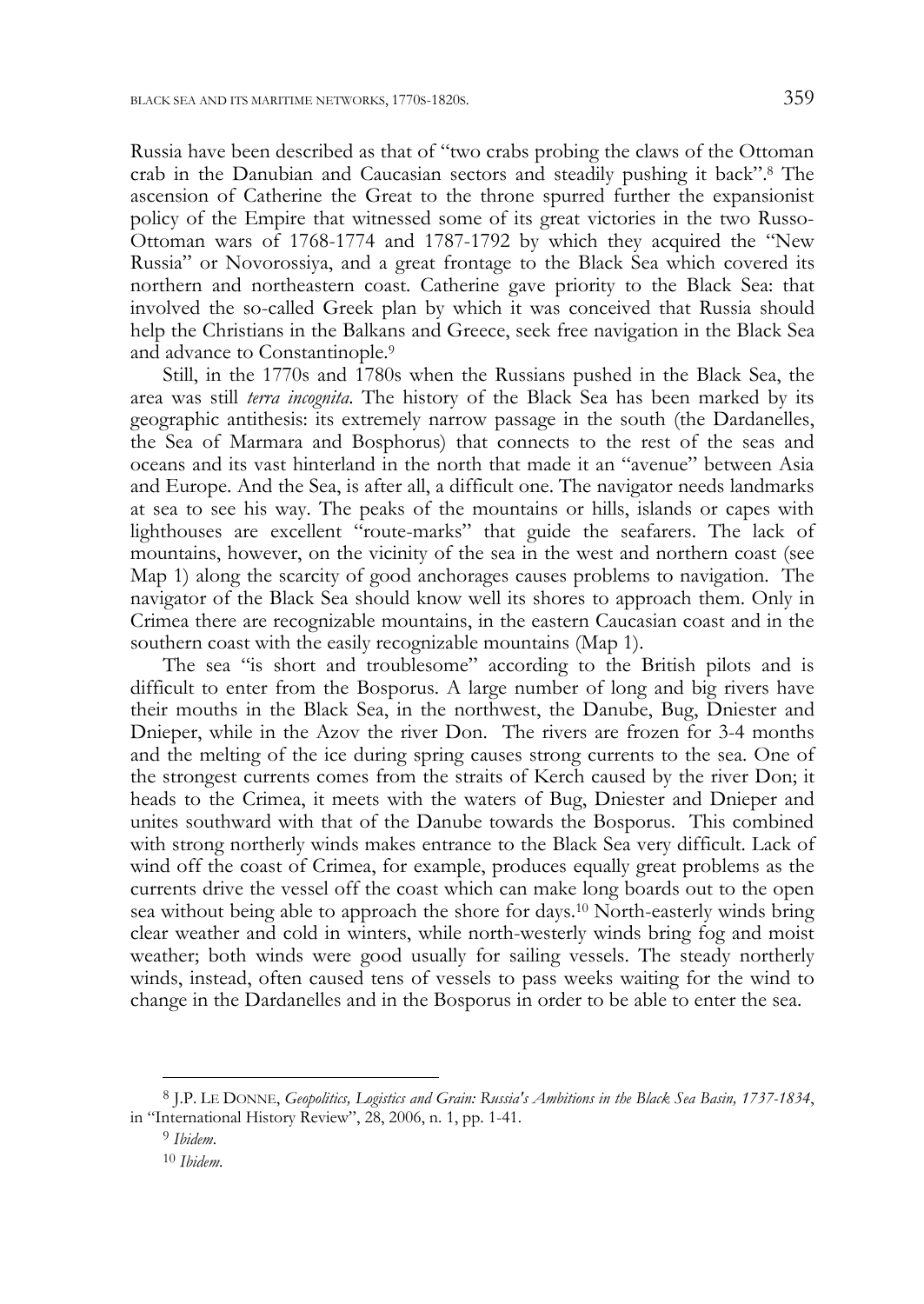

Map 1. **The geography of the Black Sea and its port cities** 

To enter the Black Sea one has to go through the Dardanelles, the Sea of Marmara, the Bosphorus. Navigation through them was (and still is) a complex and difficult operation during the time of sail.11 The Straits are 40 miles long, varying from three quarters of a mile to two miles in width, with a strong current always running through to the south, at a rate of 2 to 4 miles an hour. The wind that often blows to the same direction proved a great hurdle for sailing ships that wanted to proceed to the north towards the Black Sea and they frequently had to wait at the entrance to the Straits. Access from the Black Sea ports to the northern side of the Straits could prove even more ominous. The flat and rugged coast could become very dangerous in conditions of fog, when the Master could not locate the passage. Signals and life-saving boats were of little help in sailing the Straits. But lack of wind is an even worse enemy to the sailing ship. To help these vessels to proceed, the inhabitants of some villages at the entrance of the Dardanelles, had boats or barges led by tow horses against the stream.12

j

<sup>11</sup> For a thorough analysis on the navigation of the Black Sea see A. DELIS, *Navigating perilous waters: routes and hazards of the voyages to Black Sea in the 19*th *century* in *Linkages of the Black Sea with the West. Trade and immigration,* M.C. CHATZIIOANNOU, A. DELIS eds., Corfu, forthcoming, (Black Sea Working Papers, www.blacksea.gr), volume 7. 12 *Sailing Directions for the Euxine or Black Sea and the Seas of Marmora and Azov; embracing also the* 

*navigation of the Dardanelles and Bosphorus*, London, 1853, (James Imray), p. 2.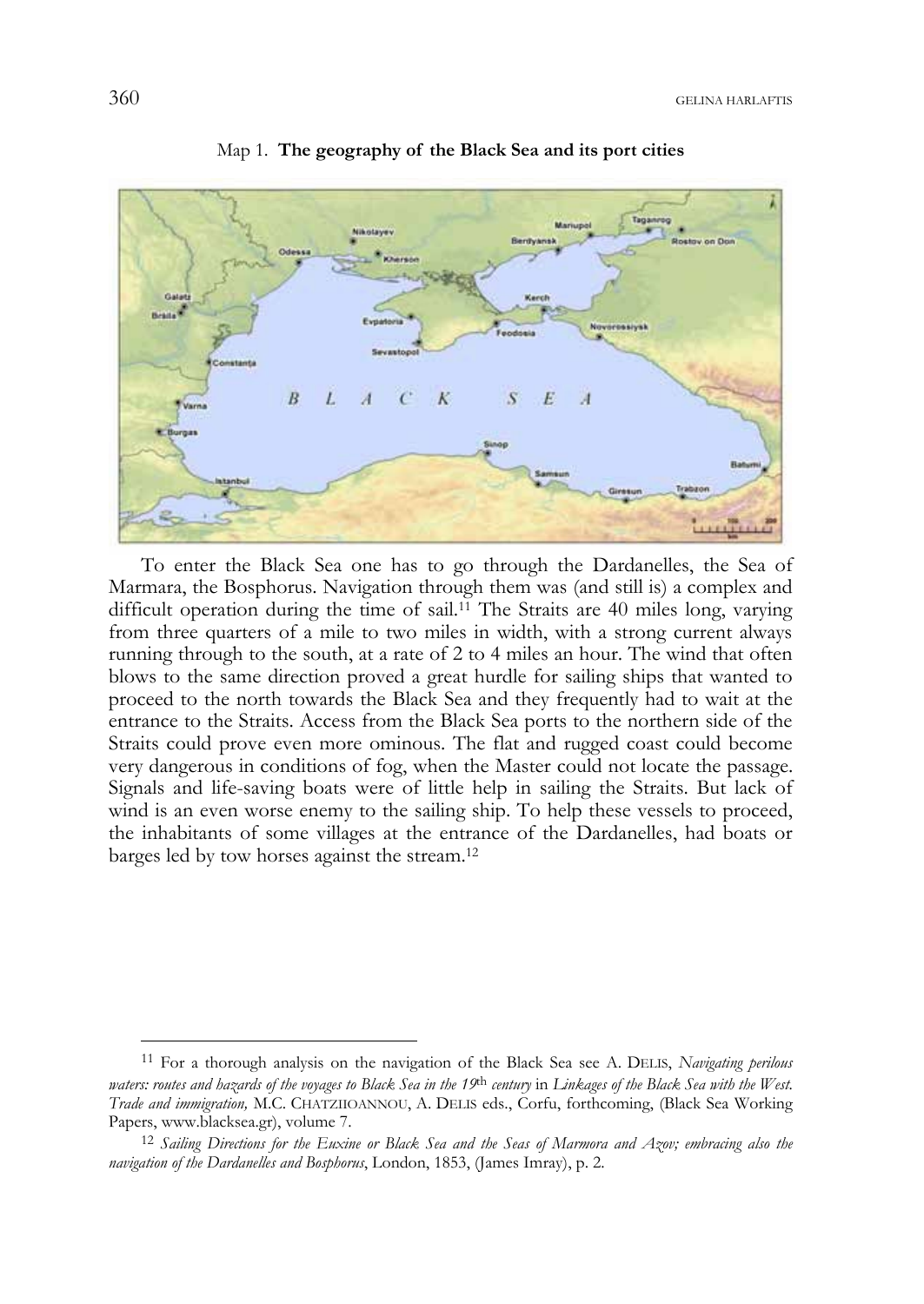



The Black Sea consists from the articulation of many maritime regions that share a common hinterland and characteristics. Using the concept of "region" from economic geography, I have distinguished four maritime regions in the Black Sea. By the first third of the nineteenth century in the four maritime regions four main transport systems developed to serve the needs of the sea transport of short and long distances with maritime networks within, between and beyond the maritime regions (Map 2).

The **first** maritime region that the sailing vessel found entering was the western coast of the Black Sea. In the southwestern coast Varna and Burghas developed later as the main ports and the northwestern maritime region of the Black Sea that includes mainly the ports of the Danube, Galatz and Braila, and Costantza. 13 In 1800s the American navigating guidelines wrote that there were no safe ports during the winter on the western coast of the Black Sea.14 When the vessel passed from the present day Bulgarian coast, from Agathopoli (Akteboli or Aktarpolee) the Master could distinguish the remarkable mountains at the distance behind, the little harbor of Vassiliko to reach the gulf of Burgas which is the only part of the western coast of the Black Sea with good anchorages. The sailing ship heading north passes from Sozopol to Messembria before reaching Varna and further on the Baljik bay with a good anchorage.15 When Captain Yannakis from Mesembria entered the Black Sea on 2 May 1794 from Constantinople with his caique and a crew of six ,heading for Russian ports he knew his whereabouts, as he carried the coastal trade

<sup>13</sup> *Port-Cities of the western shore of the Black Sea: Economic and Social Development, 18th-early 20th centuries,*  C. ARDELEANU, A. LYBERATOS eds., Corfu 2017, (Black Sea Working Papers, www.blacksea.gr), volume 1.

<sup>14</sup> H.A.S. DEARBORN, *A memoir on the commerce,* vol. 2, 14.

<sup>15</sup> *Ibidem*, pp. 14-24.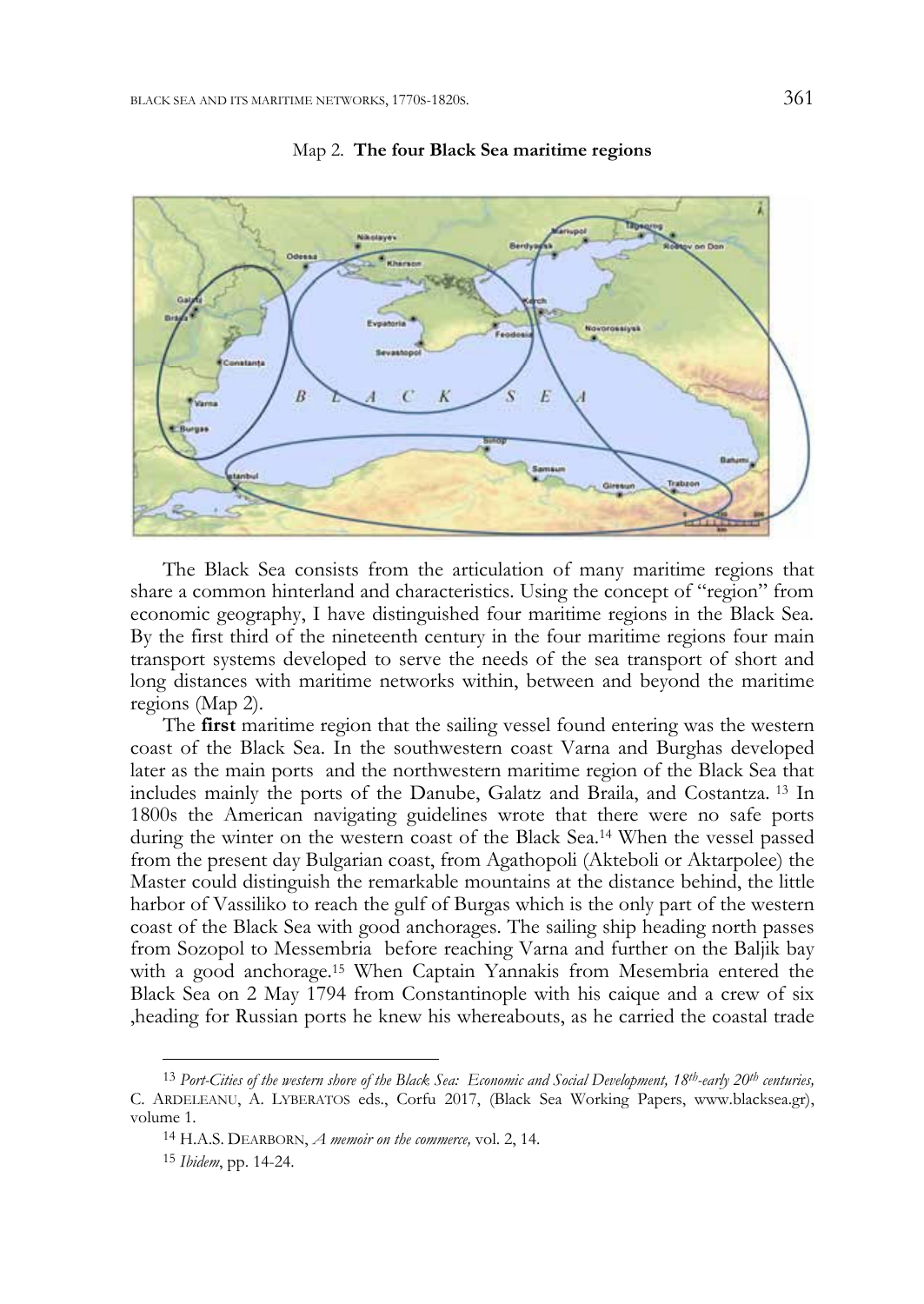of the western coast for a long time.16 The coast from Vassiliko to Baljick had a substantial local fleet engaged in the Black Sea trade as it was serving for centuries the coastal trade to Constantinople. This area was only integrated in the international sea trade with the West in the second half of the nineteenth century.

 When Captain Thodoris from Hydra entered the Black Sea on 1st of June 1782 with his ship (of a type called Camlica) he headed for the Danube.<sup>17</sup> A "road" sign to the entrance of the Danube is an island, two miles long and half a mile broad; the Serpent's island, which the modern Greeks called "Fidonisi", and the ancient Greeks Lefki (The White). The Danube has three mouths which are blocked by extensive sand banks. Sulina is the middle entrance to the Danube, but it still had many problems of navigation as vessels were unable to proceed up the river loaded, and had to be unloaded to lighters, called schleps. With contrary winds the passage upriver could take a month or more. The main ports of the area were river ports, Braila and Galatz, both insignificant villages that after the 1820s grew to become vibrant cities, centres of grain exports later in the nineteenth century. Flats in the river which impeded navigation in the Sulina branch later were removed by the European Commission that was formed after the Crimean war. Even so, the river was always subject to change and new shoals often formed. From the Kilia mouth of the Danube there were only 80 miles to Odessa.

The **second** maritime region covers the port-cities of the northern coast of the Black Sea, Odessa, Kherson, Nikolayev, Evpatoria, Sebastopol and Theodosia (Map 3).18 Heading to Odessa was also a clear navigation from the Bosporus. The city, was only a fort called Kodjabey. Approaching Kodjabey was tricky as travelers of the time reported. Between the Danube and the Dnieper the shore is low and difficult to distinguish. Off the gulf there were variations of depth "which might sometimes cause great uneasiness to the seaman in thick weather".19 Sailing vessels need depth and the masters had to make sure that they were in good distance from

<sup>17</sup> *Ibidem*. For types of ships during this era see A. DELIS, *Τύποι πλοίων της ναυτιλίας των Ελλήνων, 1700-1821 [Types of Ships of Greek Shipping, 1700-1821]* in *Η ναυτιλία των Ελλήνων, 1700-1821 [Greek Shipping, 1700-1821. The Heyday before the Greek Revolution]*, G. HARLAFTIS, K. PAPAKONSTANTINOU eds., Athens 2013 (Kedros Publications), pp. 469-540.

18 For this area there are three books from the Black Sea project: the first one is *Port-Cities of the northern shore of the Black Sea: Institutional, Economic and Social Development, 18th-early 20th Centuries*, E. SIFNEOS, O. IURKOVA, V. SHANDRA eds., Corfu, forthcoming, (Black Sea History Working Papers, www.blacksea.gr), forthcoming, volume 2; the second one by E. SIFNEOS, *Imperial Odessa: Peoples, Spaces, Identities,* Leiden 2017 (Brill); the third one by A. SYDORENKO, *The economic and social development of the Crimean city-ports during the second half of the 19th century*, unpublished ph.D. thesis 2017 (Department of History, Ionian University).

<sup>16</sup> OTTOMAN ARCHIVES OF PRIME MINISTRY, Divan-i Hümayun Kataloğu İzn-i Sefine (A.DVNS.İZN.d), vol. 1. The information is found in the database *Amphitrite 1700-1821*, Research Programme "History of Greek Shipping, 1700-1821", entrepreneurial project "Pythagoras I", Ionian University, financed by the Greek Ministry of Education/EU 2004-2006, www.marehist.gr. The research project co-ordinated by Gelina Harlaftis at Ionian University, was made from a team of twenty researchers that carried out combined research in twenty-five Archives in seventeen cities and towns: Istanbul, Venice, Trieste, Malta, Messina, Naples, Livorno, Genoa, Marseilles, London and Amsterdam, along with those of Athens, Thessaloniki, Herakleion, Corfu, Cephalonia and Hydra. *Amphitrite* includes Ottoman Greek and Venetian Greek ships in Mediterranean ports from 1700-1821.

<sup>19</sup> *The Black Sea Pilot*, cit., p. 33.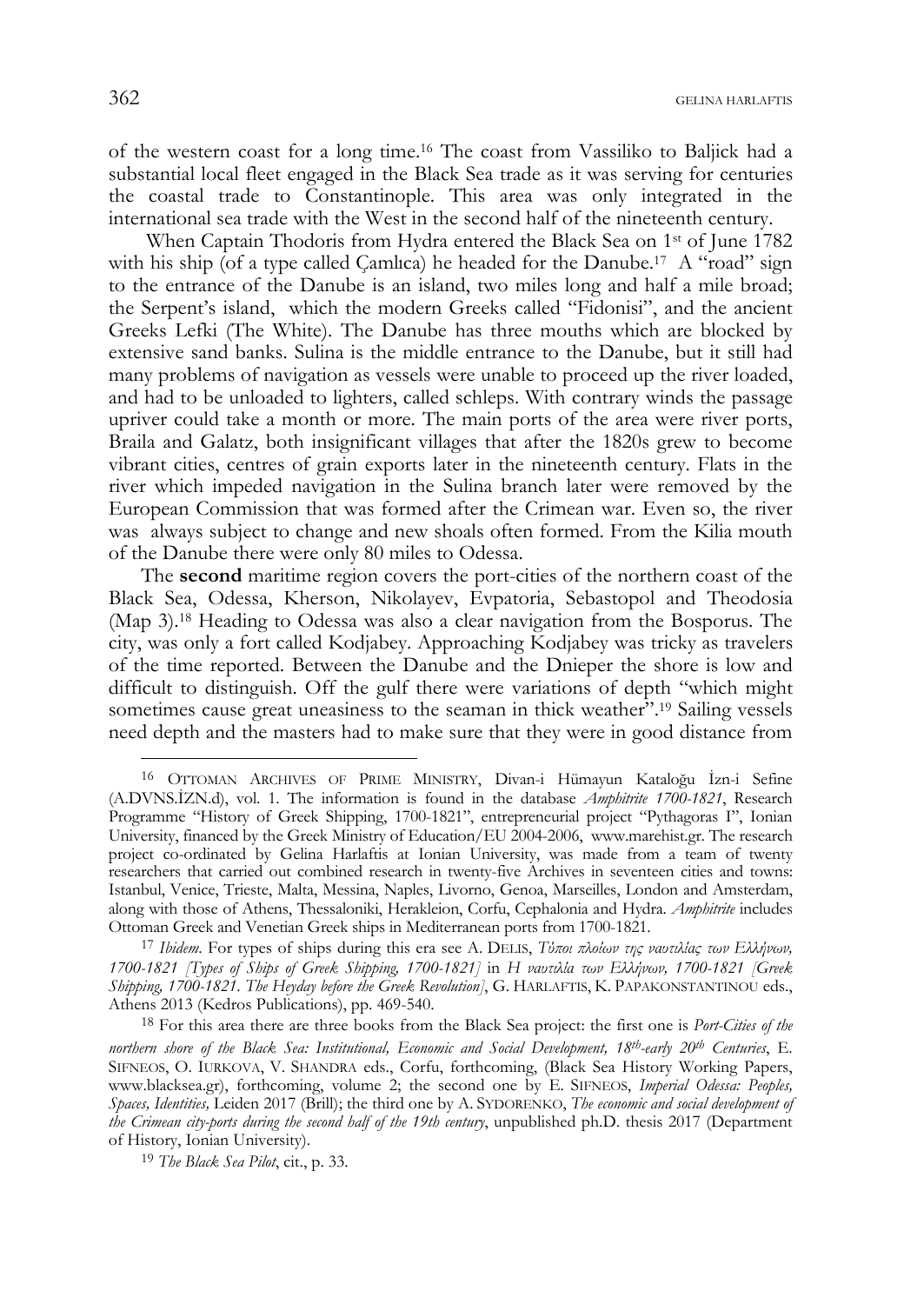-

the shore in order to have the secure depth. Odessa, 31 km north of the estuary of the Dniester river at other western end of the northern coast, established in 1794, grew out to become the largest port-city not only of the area but of the total Black Sea. In 1800 it was not so, however. Henry Dearborn wrote "the coast offers but few places favourable for landing. The country is devoid of trees and very flat…The road to Kodjabey nearly equi-distant between the mouths of the Dnieper and the Dniester, is safe for men of war. There is a light house, a small fort and two villages there."20 The city developed amazingly quickly. Situated upon a hill, which descends rather abruptly towards the sea it was easily spotted by the 1820s where port infrastructure was well provided, with moles, breakwater mooring buoys etc. It developed maritime connections with western European port cities from its very inception. Captain Panagis Kourtelis from the island of Cephalonia with his ship named "S. Michel" arrived from Odessa to Genova on 9 April 1802 with 3,500 Ottoman kilos of grain. It took him two months to reach Genova with a crew of 11.21 Equally, captain Stathis Petalas Maratos from the island of Ithaca with his ship "Penelope", a polacca, reached Livorno from Odessa in 17 April 1803 along with tens of other Ionian vessels. It took him three months to reach Livorno coming from Odessa having passed firstly from the islands of Ithaca, Corfu and Paxoi. Captain Stathis carried a Russian flag on his ship so probably he or some relative of his was established either in Odessa or Taganrog.22

Kodjabey that became later Odessa, was finally chosen by Russian officials after twenty years of trial and error as to the choice of the best site for a big port city. They first promoted the sites in the end of the waterways of Dnieper and Southern Bug. Russian officials firstly promoted Kherson (founded in 1778) on the river Dnieper, 3 miles upriver from its estuary (guarded by the fort of Ochakov), on the right bank of the Dnieper, and Nikolayev (founded in 1789) 20 miles from its mouth on the junction of the Inhul river (tributary of Southern Bug) and Southern Bug. All this area, next to the Moldavian and Polish borders profited from the fertile hinterland and the navigable waterways.

Kherson on the western part of the northern coast was the first port to develop.23 On the other eastern end Taganrog was the other port that developed during this time. On 5 October 1784 the Ottoman Greek Captain Dimitris from the Aegean island of Psara entered the Black Sea heading for Kherson with his ship (of the type çertik) and a crew of 16.24 The return from Kherson to Constantinople

<sup>20</sup> H.A.S. DEARBORN, *A memoir on the commerce and navigation of the Black Sea, and the trade and maritime geography of Turkey and Egypt*, Boston 1819, vol. 2, p. 5. 21 ARCHIVIO DI STATO DI GENOVA, Ufficio di Sanita Arrivi di Capitani e Padroni, 1684, database

*Amphitrite 1700-1821*, Research Programme "History of Greek Shipping, 1700-1821", entrepreneurial project "Pythagoras I", Ionian University, financed by the Greek Ministry of Education/EU 2004- 2006, www.marehist.gr. 22 ARCHIVIO DI STATO DI LIVORNO, Magistrato poi Dipartimento di Sanità Maritima, 704/186r in

database *Amphitrite 1700-1821.*

<sup>23</sup> V. KONSTANTINOVA, I. LYMAN*, Kherson, the City of «the Glorious Past»* in *Port-Cities of the northern shore of the Black Sea*, cit., vol. 2

<sup>24</sup> OTTOMAN ARCHIVES OF PRIME MINISTRY, A.DVNS.İZN.d, vol.1 in database *Amphitrite 1700- 1821.*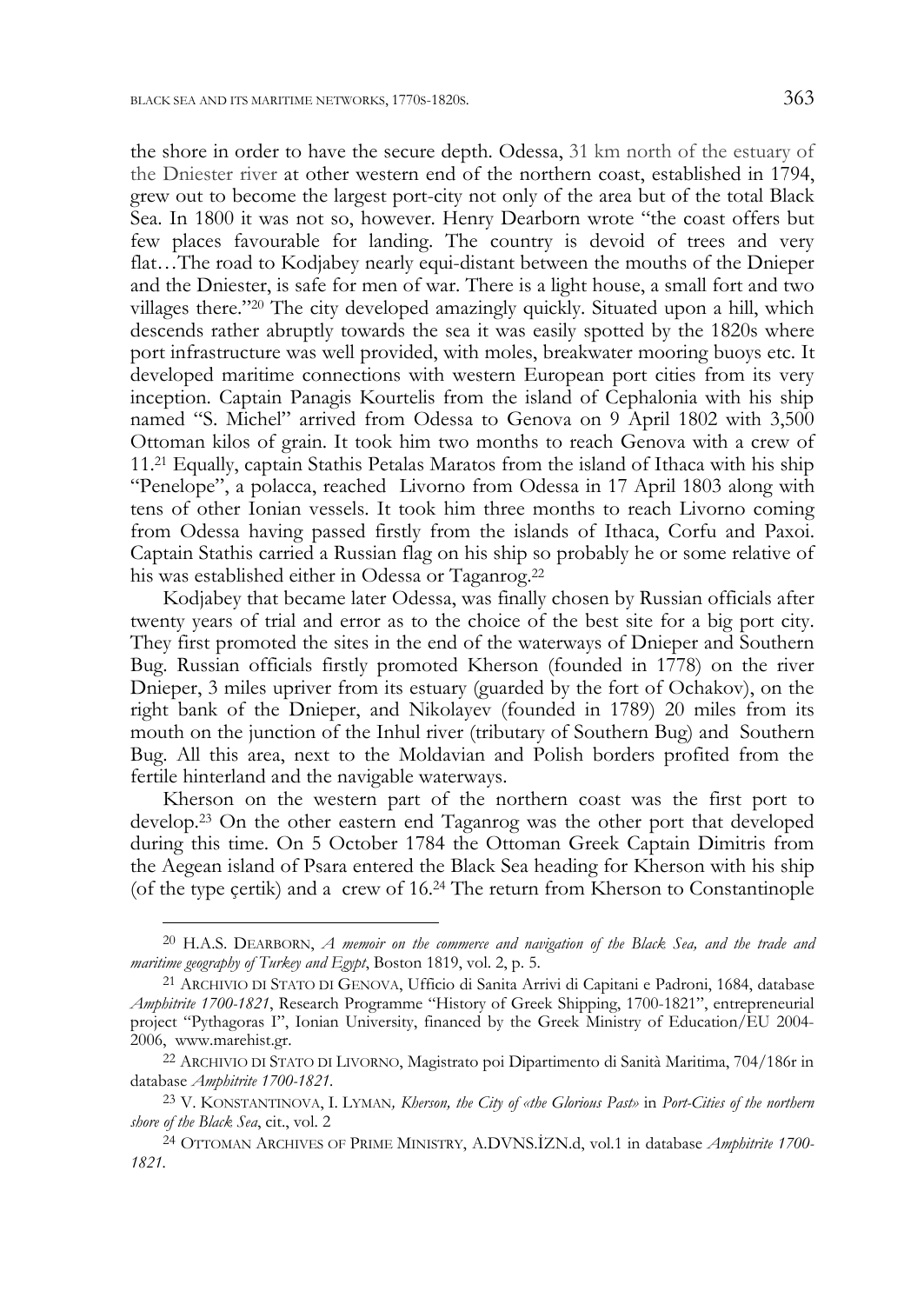"may be effected, with a good north wind, in sixty hours; that from Taganrog requires five or six days" wrote in the 1810s a contemporary.25

Nikolayev situated on the right bank of the Southern Bug became the arsenal of the Russian Navy after the Order of Duke Potemkin of August 27, 1789 which says: "[from now on], a new shipyard on the Ingul should be called the city of Nikolayev." Nikolayev was excluded from international commerce as Duke Potemkin regarded Nikolayev to be "a grand admiralty and the cradle of the new Russian Black Sea fleet." From Nikolayev the local products were delivered by cabotage to Odessa and other ports on the Black Sea as well as to the Podolia Gubernia, Polish Kingdom and inner parts of the Russian Empire. However, despite the favourable conditions for the port development, a serious natural obstacle was the shallowness of waters of the only entrance to both ports from the side of the Black Sea through the Ochakov Bar and the Dnieper-Bug estuary. 26 Odessa then, superseded both Kherson and Nikolayev and became a pole of attraction, apart from Russians, for the ubiquitous Greeks who numbered among its first arrivals, along with the Serbs, the Bulgarians, the Germans, the Jews, the Italians, and very few French and British.

After the final conquest of Crimea, a number of ports were established for commercial and strategic reasons, as the Crimean ports had the advantage of never freezing. Evpatoria and Sebastopol were established in 1783, while the old city of Theodosia, (the Caffa of the Genoese and Keffe of the Ottomans) retook its Byzantine name. The Crimea is a peninsula that extends about 180 miles from east to west and 100 miles from north to south. The ports however, remained as intermediate transit ports serving the northwestern and northeastern areas. The ports were also directly connected with the West: Captain Andrea Voco of Dimitri (known as Miaoulis, a hero of the Greek Revolution twenty years later) from the Aegean island of Hydra, on 20 October 1803 arrived to Genova coming from Sebastopol with his large nava *Achille* and a crew of 54.27

Evpatoria or Koslov was an intermediate port, an easy anchorage for smaller vessels; from Odessa eastwards, could be easily seen from the large dome of its mosque.28 Further south, Sebastopol, had an excellent geostrategic position, about 160 miles from Odessa, from the mouth of the Danube, and from Sinope.29 With an excellent port Sebastopol was opened for "all the nations being on friendly terms with the Empire, and having an advantage of trading with our subjects" by the Manifest of February 22, 1784 signed by Catherine II. In 1785 all the wharves in Crimea, including Sebastopol, were exempted from customs fees for five years starting January I, 1786. However, according to Catherine II's Decree of May 27,

<sup>25</sup> H.A.S. DEARBORN, *A memoir on the commerce*, vol. 2.

<sup>26</sup> L. LEVCHENKO*, The Nikolayev International Port: An economic history, late 18th-early 20th centuries* in *Port-Cities of the northern shore of the Black Sea*, cit., vol. 2.

<sup>27</sup> ARCHIVIO DI STATO DI GENOVA, *Ufficio di Sanita Arrivi di Capitani e Padroni*, 1686, database *Amphitrite 1700-1821.*

<sup>28</sup> *The Black Sea Pilot*, cit., p. 51.

<sup>29</sup> *Ibidem.*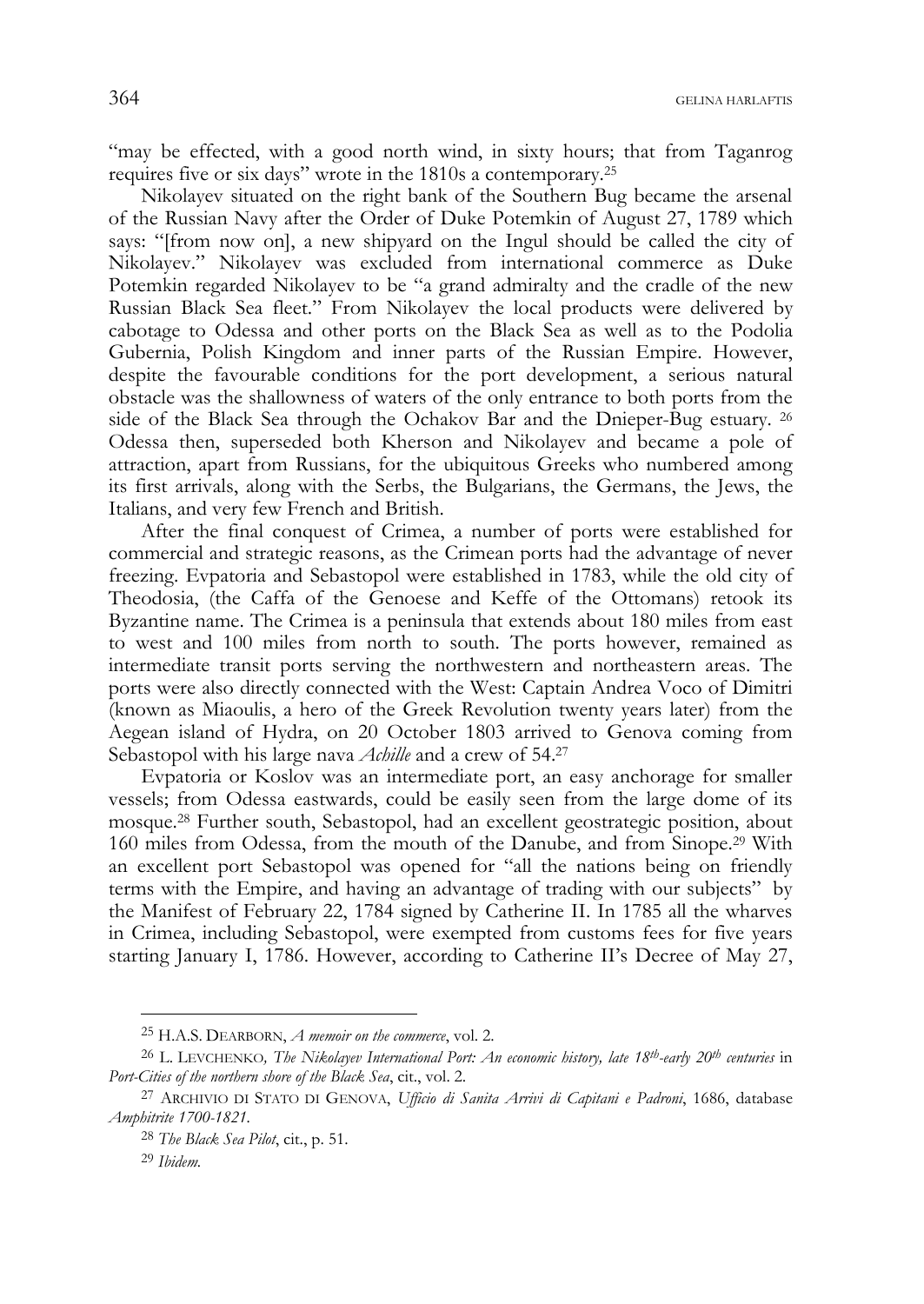1794, Sebastopol became a Naval base for the Russian fleet interchanging this role with Nikolayev in the course of the following decades. 30

The **third** maritime region includes the eastern coast of the Black Sea. It is subdivided into two maritime regions, that of the Azov Sea, including the portcities of Kerch, Berdyansk, Mariupol, Taganrog and Rostov-on-Don, and the southeastern maritime region of the eastern coast of the Black Sea, including the port-cities of Novorossiysk and Batoum (that developed later in the nineteenth century). On 4 October 1784 Captain Giorgakis from Mykonos with his ship (of a geç type) and a crew of 11 seamen entered the Black Sea heading for Taganrog.31 From Kerch strait to the Don is about 160 miles.32 Near the main mouth of the Don river lies the town of Taganrog. The shallowness of its roadstead meant that the anchorage ground used by large sailing ships is about 25 miles from the port. All communication with the shore was carried out by oared boats and lighters.33 "Peter's forepost", was one of the first established in 1698 and coming in and out of Russian jurisdiction until 1774 when it became definitively part of the Russian Empire. Taganrog received a large number of Greek immigrants.34 A second wave of immigrants arrived between 1780s and 1810s in Taganrog and in the lists of the Greek Magistrate of the town for 1795 to 1804, there were about 600 registered Greek merchants. At about the same period the Greek population, mainly from the Ionian and the Aegean islands consisted of about 1600 individuals, an exceptionally high number given the small size of the city (7,000).35 The Azov Sea, regarded as a lake attached to the Black Sea, continued to be the first area to attract immigrants. Mariupol, established in 1771 on river Calmius received in 1778 a population of 10,000 Greeks from Crimea in a forced immigration by the Russians36. New Nahichevan very near (merged later to Rostov on the Don established in 1768) received a population of 10,000 Armenians, also in a forced population movement from Crimea.37

-

37 Sarkis Kazarov, *Armenian merchants in the Nahichevan-on-Don and their role in the commercial development of the Azov-Black Sea region* in *Between Grain and Oil from the Azov to Caucasus: The port-cities of the eastern coast of the Black Sea, late 18th–early 20th centuries,* G. HARLAFTIS, V. KONSTANTINOVA, I. LYMAN eds., Corfu, forthcoming, (Black Sea History Working papers, www.blacksea.gr), volume 3.

<sup>30</sup> L. LEVCHENKO*, The Nikolayev International Port*, cit.

<sup>31</sup> OTTOMAN ARCHIVES OF PRIME MINISTRY, A.DVNS.İZN.d, volume 1, in database *Amphitrite 1700-1821.*

<sup>32</sup> *The Black Sea Pilot*, cit.

<sup>33</sup> *Ibid.*, p. 86.

<sup>34</sup> E. SIFNEOS, G. HARLAFTIS, *The Greeks of the Azov* cit.

<sup>35</sup> STATE ARCHIVES OF THE ROSTOV OBLAST (GARO), f. 579, op. 3, d. 2, 'Lists of merchants, petit bourgeois and foreigners, 1795-1802 and 1803-1804 of the Greek Magistrate'. See also E. SIFNEOS, G. HARLAFTIS, *Entrepreneurship at the Russian Frontier of International Trade. The Greek Merchant Community/Paroikia of Taganrog in the Sea of Azov, 1780s-1830s* in *Merchant 'Colonies' in the Early Modern Period (15th-18th Centuries)*, V. ZAKHAROV, G. HARLAFTIS, O. KATSIARDI-HERING eds., London 2012, (Chatto & Pickering).

<sup>36</sup> I. PONOMARIOVA, *Mariupol at the end of the 18th and 19th century*, in *Oι Έλληνες της Αζοφικής. Νέες προσεγγίσεις στην ιστορία των Ελλήνων στη Νότιο Ρωσία [The Greeks of the Azov, 18th-beginning of 20th century. New approaches to the history of the Greeks in South Russia],* E. SIFNEOS, G. HARLAFTIS eds., Athens 2015, (Hellenic National Foundation).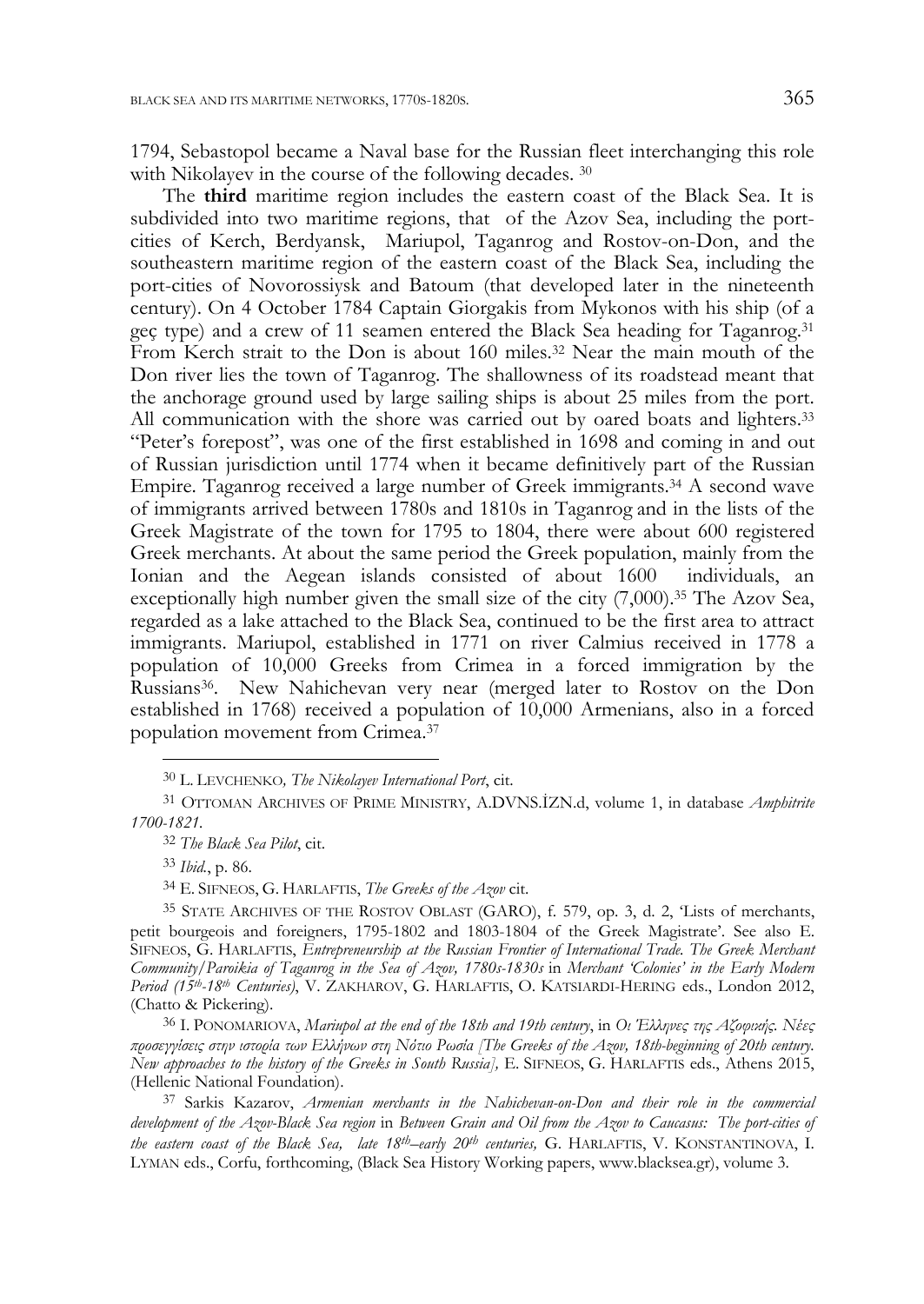Taganrog became the first Russian port-city to reopen and develop since the 1770s and remained the biggest port of the Azov from the end of the eighteenth century to the beginning of the twentieth century. It was transformed the main gateway to the West as it served a vast hinterland. The enormous size of the Russia's territory and the disparity of its population suggest the importance of transport for its economic development. Efficient transportation network was pivotal for the development of its regions. The hinterland of the eastern coast was blessed by a large and complex river system and was mainly connected with internal waterways. Long-haul trade took place through the rivers Volga and Don and their tributaries and canals, while short overland transport was by wagon. Through various types of barges and wooden river crafts, grain was moved in bulk mainly by waterways. The cargoes were flowing down stream to the ports mainly via rivers and canals and to a lesser extent by oxen-wagons. Land transport could take easily place on the steppes only during the dry summer season and with horse-drawn sleighs during the winter as there was a non-existent road system. The mud from the rains and melting of ice of spring and autumn made "roads" impossible.38 Any upstream movements in the waterways took enormous effort of horse and human labour. Volga's basin is divided in the upper, central and lower part along which his multiple tributaries provided navigable waterways of 3,690 km long connecting the area from Urals to Taganrog. The river Don with its tributaries covered about 1,400 km of navigable routes.39

Going south the Causasian coast of eastern shore from Kerch strait to Batoum the captain encountered no anchorage or safe place apart may be from Poti. The only secure shelter place of the whole coastline, however, was Batoum lying in an extensive plain backed by terraced mountains. It was also a nodal place for of internal communication with Georgia, Armenia and Persia.40

The **fourth** maritime region includes the southern Black Sea ports Trabzon or Trebizond, Samsun, Giresun and Sinop, that is the southeastern shore that concentrated the main Ottoman ports of the region and of course Constantinople/Istanbul.41 This is also called in the British pilot books as the "Anatolian" shore. The coastline was devoid of ports or harbours but the mountains behind neutralized the effects of the winds, although there were violent westerly winds prevailing.42 On 17 November 1780 the Ottoman Greek Captain Yanni sailed with his three masted ship (a galley with both sails and oars about 30-

<sup>38</sup> A. KAHAN, *Russian Economic History. The 19th century*, Chicago 1989, (The University of Chicago Press), pp. 27-33.

<sup>39</sup> MINISTRY OF TRANSPORT, DEPARTMENT OF STATISTICS AND CARTOGRAPHY, *Statistical Review of Railways and internal Waterways of Russia* [Министерство путей сообщения, Отдел статистики и картографии, Статистический обзор железных дорог и внутренних водных путей], St. Petersburg 1900, pp. 118-119.

<sup>40</sup> *The Black Sea pilot*, cit., p. 111.

<sup>41</sup> *The Economic and Social Development of the Port–Cities of the Southern Black Sea Coast, Late 18th – Beginning of the 20th century*, E. ELDEM, V. KECHRIOTIS, S.LAIOU eds.*,* Corfu 2017, (Black Sea History Working papers, www.blacksea.gr), volume 5.

<sup>42</sup> *The Black Sea pilot*, cit., p. 167.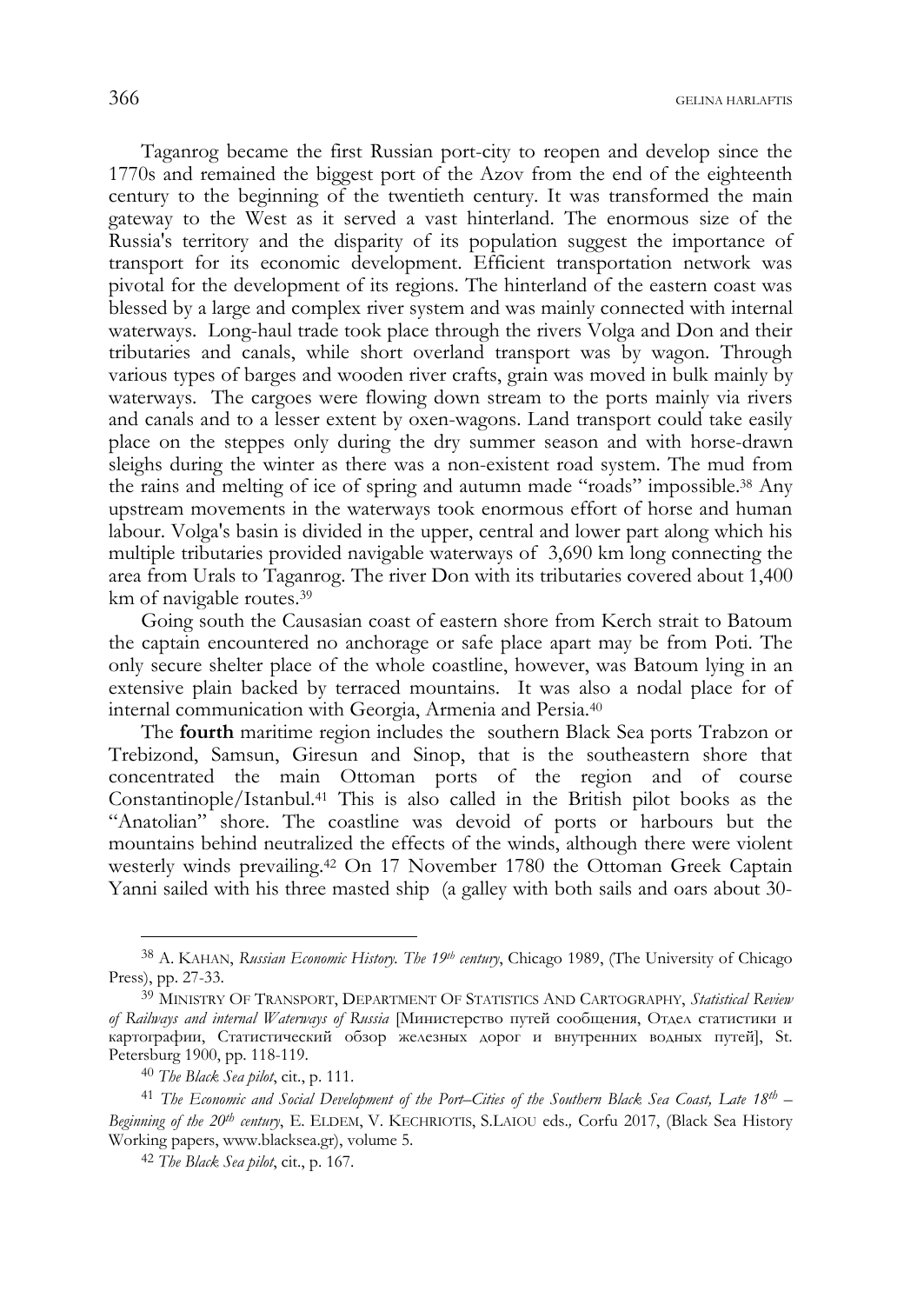40 meters) from Constantinople to Trabzon.43 Trabzon or Trebizond built "on a rocky table land sloping somewhat towards the sea"44 was the chief transit port, the gateway of land and sea routes between Central Asia and Europe. Trabzon along Samsun, Giresun and Sinop were inhabited by Turks, Greeks and Armenians. Sinop had the safest anchorage between the Bosporus and Batoum and it had dockyards where some of the finest ships of the Ottoman navy were built.<sup>45</sup>

#### 2. ON THE SEA: SHIPPING IN THE BLACK SEA

Every sea at crucial moments of change had its seafarers that developed maritime transport systems, mechanisms with which they were able to integrate the produce of the hinterland of the sea with the international markets. The main seafarers of the Black Sea up to the early nineteenth century were Ottoman Greek and Venetian Greek seafarers. What Greeks did was to first develop maritime transport systems in their islands and small port towns in the Aegean and Ionian seas. During this period Greeks were mainly Ottoman, Venetian, Ionian/British, Russian and Austrian subjects and traded both towards the Black Sea and to the Western European ports where they were described as 'Greco/Greek' at a time when no Greece existed.<sup>46</sup> It was the international conjuncture at that time which allowed for the great leap forward leading to the rise of the shipping businesses of the "Greci" as they are recorded in the western Μediterranean archives. 47 The eighteenth century is characterised by competition amongst the Great Powers for control over the Mediterranean and expansion to the East to penetrate the lands of the Ottoman Empire; the Hapsburgs and the Russians by land and the English and the French by sea. Despite the penetration of the British, the French remained the main carriers of the Levant sea trade up until the Napoleonic Wars. The colonial expansion of the British in the Mediterranean triggered the Anglo-French wars and the continuous warfare between the two Great Powers left space for the rise of the commercial and maritime activities of the local Levant seafarers at the last third of the century.

The main cargoes transported from the Eastern Mediterranean to the West were grain, cotton and olive oil. The opening of the Black Sea market after the two Russo-Ottoman wars of 1769-1774 and 1788-1792, the penetration of the Russians to the northern coast of the Black Sea and the imperial Russian policy to draw

<sup>43</sup> OTTOMAN ARCHIVES OF PRIME MINISTRY, A.DVNS.İZN.d, volume 1 in database *Amphitrite 1700-1821.*

<sup>44</sup> *The Black Sea pilot*, cit., p. 114.

<sup>45</sup> *Ibid.*, p. 122.

<sup>46</sup> *Η ναυτιλία των Ελλήνων, 1700-1821* [Greek Shipping, 1700-1821. The Heyday before the Greek Revolution], cit.; G. HARLAFTIS, S. LAIOU, *Ottoman State Policy in Mediterranean Trade and Shipping, c.1780 c.1820: The Rise of the Greek-Owned Ottoman Merchant Fleet*, in *Networks of Power in Modern Greece*, ed. M. MAZOWER 2008, (Hurst), pp. 1-44.

<sup>47</sup> G. HARLAFTIS, *Τhe 'eastern invasion'. Greeks in the Mediterranean trade and shipping in the eighteenth and early nineteenth centuries*, in *Trade and Cultural Exchange in the Early Modern Mediterranean: Braudel's Maritime Legacy*, M. FUSARO, C. HEYWOOD, M. OMRI eds., London 2010, pp. 223-252.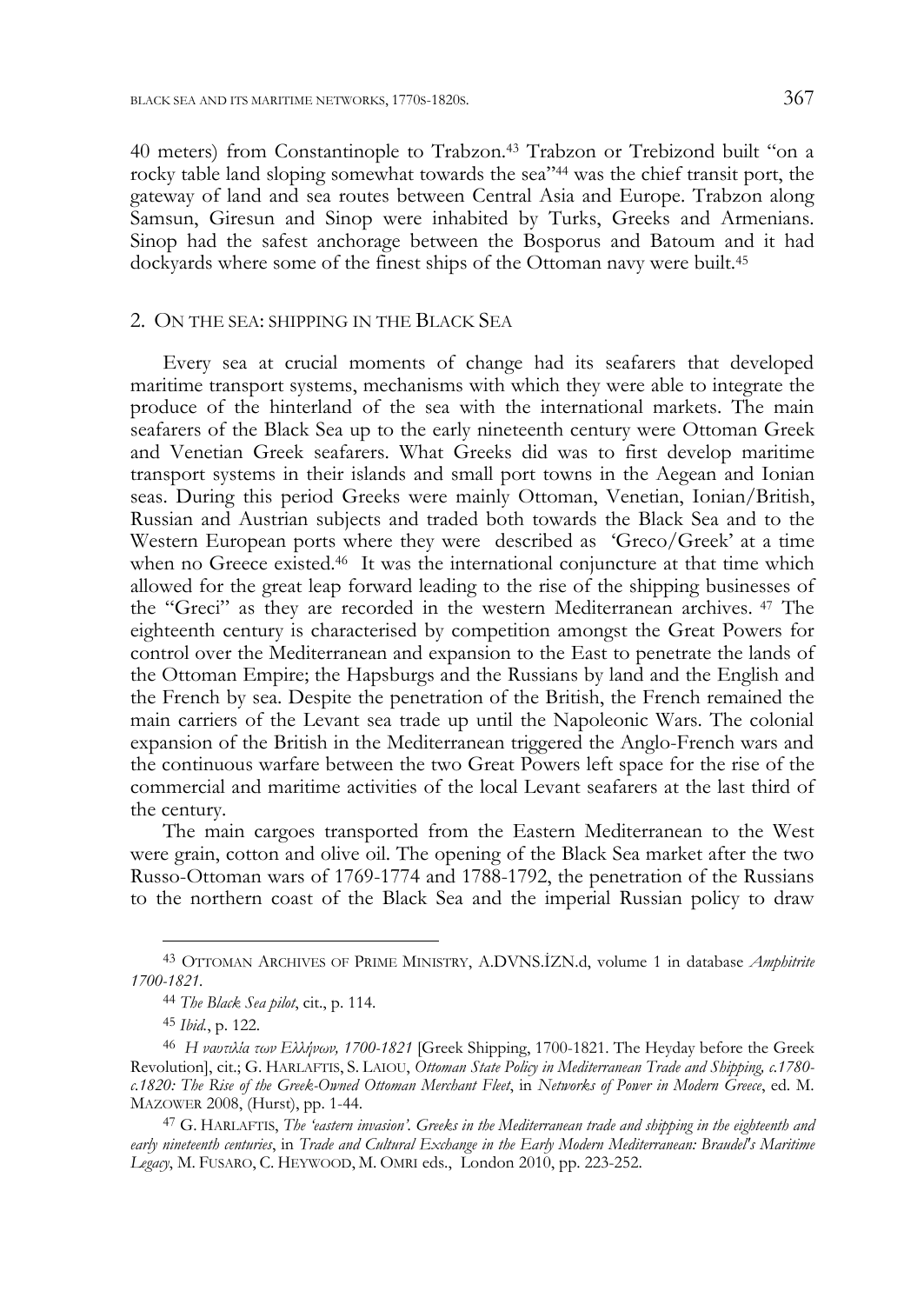Greek settlers from the Greek archipelago to southern Russia increased the sea trade from the Black Sea to the Mediterranean. This was a critical turning point that led to the accumulation of capital and business know-how, and further more to the exit from the Eastern Mediterranean into the international markets and the consolidation of a worldwide entrepreneurial network*.* Greeks retained strong ties with their local communities of origin, in the Aegean and the Ionian seas, from where they absorbed capital, human resources and commodities. At the same time they were assimilated into the host societies of southern Russia and became involved in the economic, political and social sphere. The unprecedented commercial traffic established Greek diaspora communities in the West, involved in trade, shipping and finance in Trieste, Malta, Livorno, Marseille, Barcelona and Amsterdam. By 1821 the outbreak of the Greek War of Independence, the international entrepreneurial network of the Greek maritime and commercial diaspora had been established in the main European port-cities, which together with the sailing shipowners based in the Aegean and Ionian islands dominated the trade and shipping of the area.<sup>48</sup>

The fleet of the Greeks compared well with those of the other main European nations in the eighteenth-early nineteenth century Mediterranean shipping. It consisted in the 1780s of 650 large merchant vessels of an average size of 125 tons; in fact it was the only substantial fleet of the Levante, and mostly under the Ottoman flag.49 At the same time the most important Mediterranean fleets of Western Mediterranean were those of Spain, France, the Italian States, the Habsburgs and of Ragusa. The fleets of the Spaniards and French at that time, however, were not involved in the Mediterranean trade; it was more an Atlantic and transatlantic fleet involved in the colonial trade of both countries. Out of the fleets of the Italian States only the fleets of the Kingdom of Two Sicilies and Venice owned ships that were involved in the long-haul trade of the Mediterranean. The other fleets like those of Genova, Tuscany or the Papal State, consisted of small ships involved in the local and periperal trade of the Italian peninsula and central Mediterranean. The fleet of the Greeks was the fifth largest of the Mediterranean in the 1780s ; it indicated a remarkable growth by growing fivefold from the mid-eighteenth century to the 1820s; from 188 ships in 1750 to 945 in 1821.50

The fact that Greek shipping companies from the Ionian and Aegean seas developed fleets engaged in the long-haul trade of the Mediterranean competing successfully against the French, the Spanish, the Italians, the British and the French meant that they were competitive. The competitiveness of an economic sector proves its ability to supply goods and services in a market with efficiency and at a low cost. The shipowners of the islands of the Ionian and Aegean seas whether un-

<sup>48</sup> G. HARLAFTIS, *Mapping the Greek maritime diaspora from the early 18*th *to the late 20*th *century* in *Diaspora Entrepreneurial Networks. Five Centuries of History*, I. BAGHDIANTZ MCCABE, G. HARLAFTIS, I. MINOGLOU eds., Oxford 2005 (Berg Publications), pp. 147-169.

<sup>49</sup> G. HARLAFTIS, *Τhe 'eastern invasion'. Greeks in the Mediterranean trade and shipping in the eighteenth and*  early nineteenth centuries in *Trade and Cultural Exchange in the Early Modern Mediterranean: Braudel's Maritime Legacy*, M. FUSARO, C. HEYWOOD, M. OMRI eds., London 2009 (I.B. Tauris), pp. 223-252.

<sup>50</sup> G. HARLAFTIS, *Τhe 'eastern invasion'*, cit.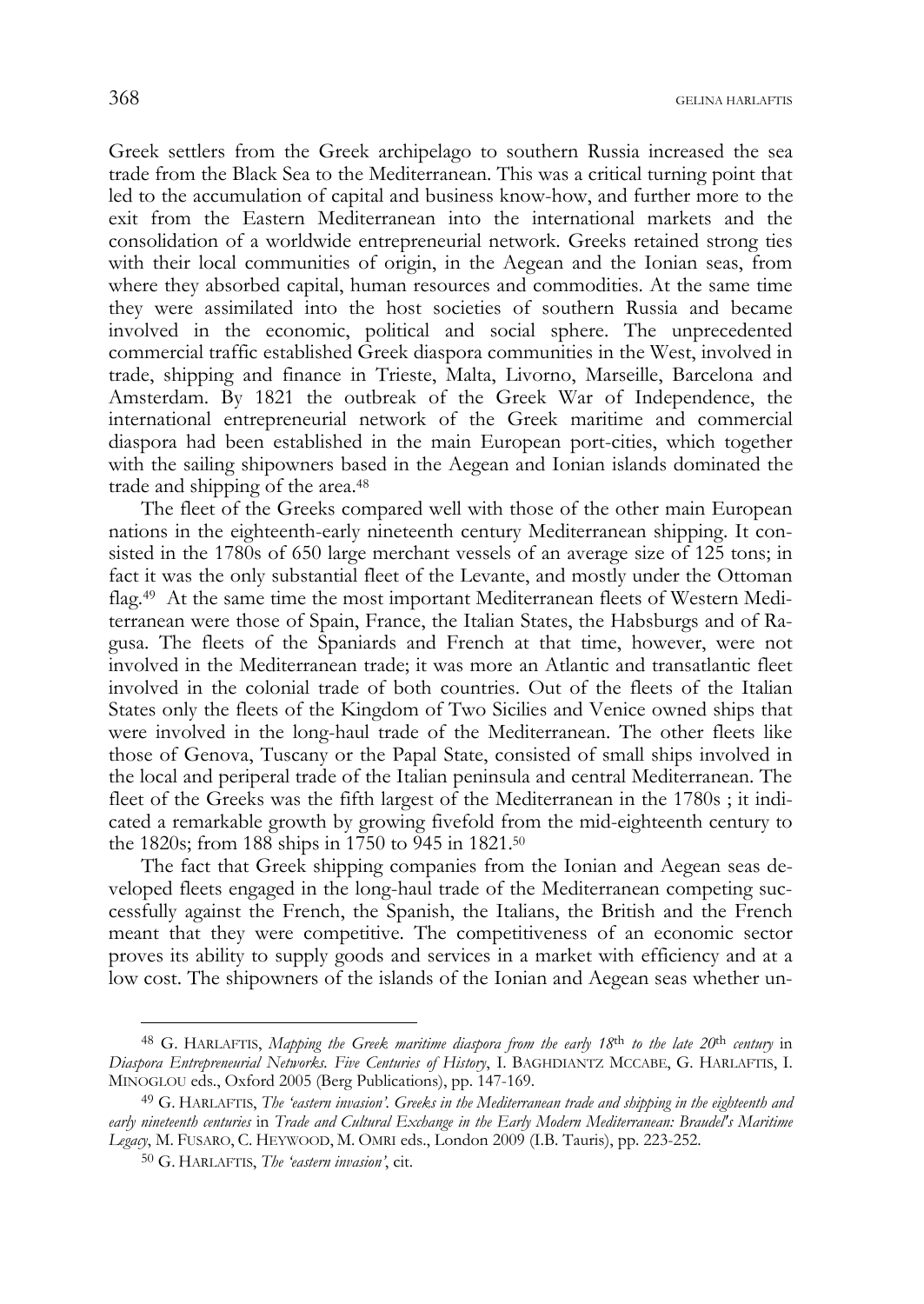der Ottoman, Venetian, French, Russian or British conquest operated their sea trade in an integrated economically maritime area. The fact that for centuries the islands were under various conquests meant that the seafarers of the area developed their own institutions on every island that conformed to Mediterranean shipping practices. They were part of a an integrated maritime market as is pictured in Map 3 whose inhabitants communicated in the ports they traded developing and exchanging common business practices that in the age of empires knew no political borders. This market that has also been described as a "dispersed maritime city"51 was composed by four districts: the Ionian Sea (pictured as number 1 in Map 3), the Western Aegean (number 2), the Central Aegean (number 3) and the Eastern Aegean (number 4). In each district several maritime centres developed, as are pictured in the map according to their importance during the period 1700-1821. In fact 38 islands and/or port-cities developed as maritime centres owning fleets during the period under examination, developing important shipping family businesses owning deep-sea going vessels.





Source: *Η ναυτιλία των Ελλήνων, 1700-1821* [Greek Shipping, 1700-1821. The Heyday before the Greek Revolution], G. HARLAFTIS, K. PAPAKONSTANTINOU eds., Athens 2013, (Kedros Publications).

<sup>51</sup> In Greece the historian Spyros Asdrachas coined the phrase "dispersed maritime city" to stress the unity of these islands; see V. SFYROERAS, A. AVRAMEA, S. ASDRAHAS, *Maps and Map-Makers of the Aegean*, Athens 1985, pp. 235-248. See also E. KOLODNY, *La population des îles de la Grèce. Essai de géographie insulaire en Méditerranée orientale*, Aix en Provence 1974, vol. 1-3.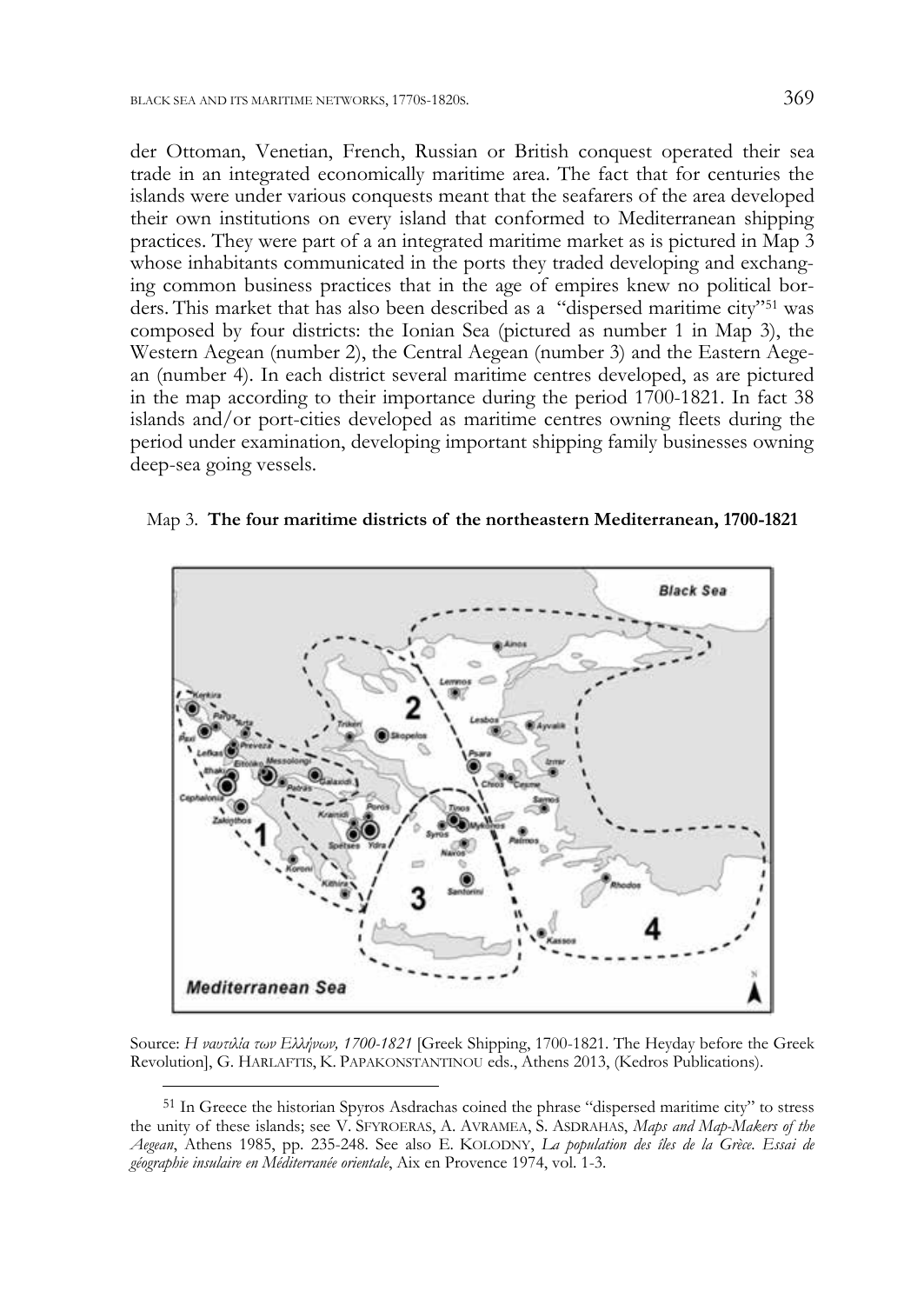In the eighteenth century there were about 900 shipping families in the Ionian Sea and another 900 shipping families in the Aegean Sea that manned and managed hundreds of shipping firms.<sup>52</sup> The shipping families acted in tight shipping business groups according to the maritime region and the island/maritime centre they came from. By maritime centre I mean an island or port-town that had a fleet of at least ten deep-sea going vessels for more than one generation; and by generation we mean and average of thirty years of professional activity.53 The activities of the shipping families in the maritime centres acted as mechanisms that ensured the cohesion of maritime regions and their linkages and triggered both the development of local economies and the wider maritime regions. Members from a great number of these families were settled in the Azov and Odessa.54

|                     | 1780-1820 | $\%$ to total |
|---------------------|-----------|---------------|
| Ottoman Greek ships | 1411      | 73%           |
| Muslim ships        | 526       | $27\%$        |
|                     | 1937      | $100\%$       |

Tab. 1. **Voyages of Ottoman ships in the Black Sea trade, 1780-1820** 

Source: Başbakanlk Osmanl Arşivi [Ottoman Archives of the Prime Ministry], Bab- Asafi Divan-i Hümayun Kalemleri Ek kodlar, İzn-i Sefine Defterleri *(BOA.A.DVNS.IZN.d*.) *I-II-III-IV-V*, 1780- 1822, database *Amphitrite 1700-1821,* in H. VELI AYDIN, *Eλληνες έμποροι και ναυτικοί στη Μαύρη Θάλασσα 1780-1820* [Greek merchants and seamen in the Black Sea 1780-1829], in *Η ναυτιλία των Ελλήνων, 1700-1821*, cit., pp. 683-721.

| Maritime area         | Number of ships | $%$ to total |  |
|-----------------------|-----------------|--------------|--|
| <b>Eastern Aegean</b> | 243             | 33%          |  |
| Northeastern Aegean   | 220             |              |  |
| Southeast Aegean      | 23              |              |  |
| <b>Western Aegean</b> | 184             | 25%          |  |
| Northwestern Aegean   | 114             |              |  |
| Soutwestern Aegean    | 70              |              |  |
| <b>Central Aegean</b> | 131             | 18%          |  |
| <b>Ionian</b>         | 67              | 10%          |  |
| <b>Black Sea</b>      | 74              | 10%          |  |
| Sea of Marmara        | 30              | $4\%$        |  |
| Total                 | 729             | 100%         |  |

Tab. 2. **Origin of captains trading in the Black Sea, 1780-1820** 

Source: the database *Amphitrite 1700-1821*, Research Programme "History of Greek Shipping, 1700- 1821", entrepreneurial project "Pythagoras I", Ionian University, financed by the Greek Ministry of Education/EU, 2004-2006, www.marehist.gr.

j

53 G. HARLAFTIS, H. BENEKI, M. HARITATOS, *Ploto, Greek shipowners from the late 18*th *century to the eve of WWII,* Athens 2003, ( ELIA/Niarchos Foundation), (in Greek and English), p. 17.

<sup>52</sup> *Greek Shipping History*, cit.

<sup>54</sup> E. SIFNEOS, G. HARLAFTIS, *Entrepreneurship at the Russian Frontier*, cit.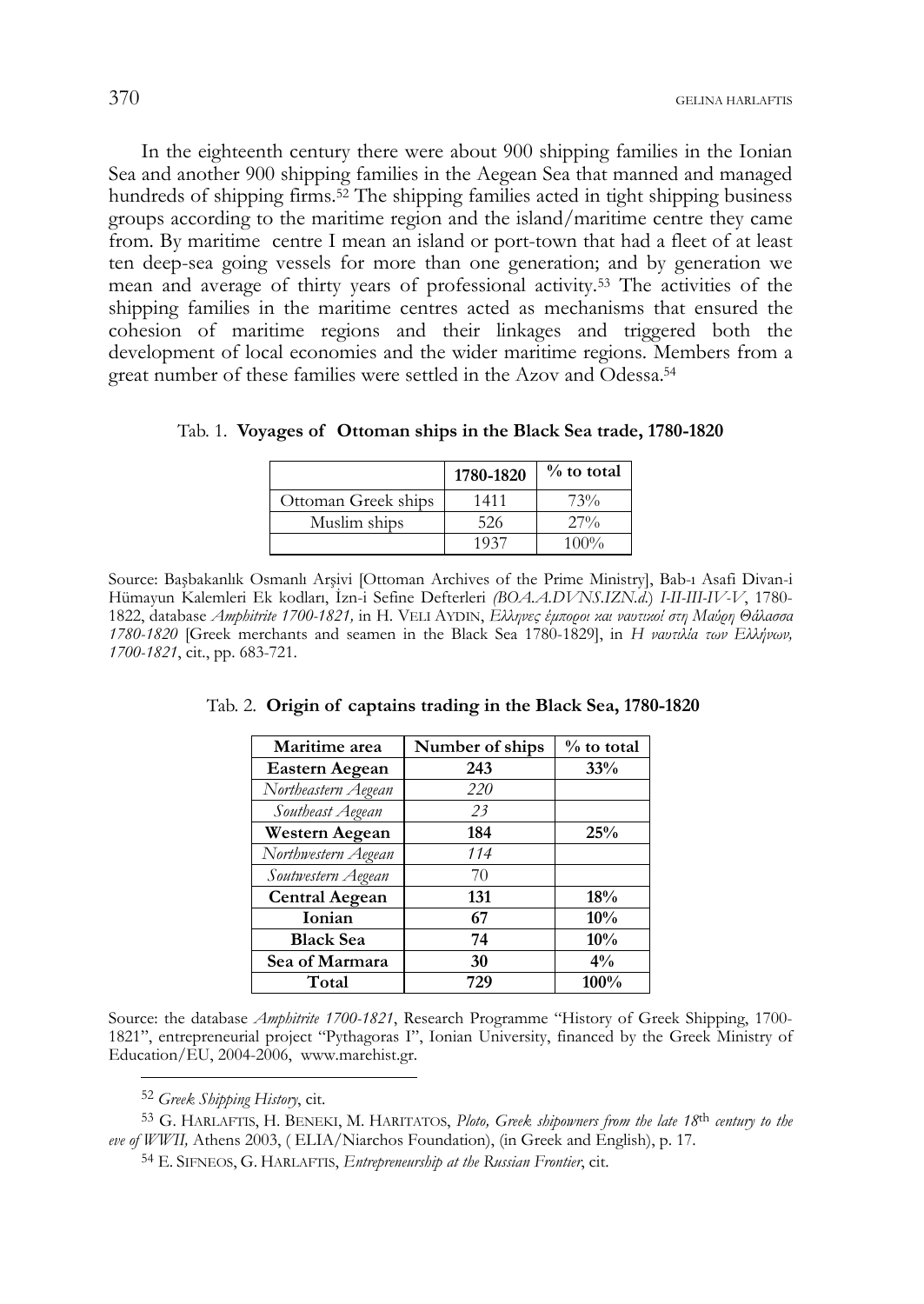Greeks were the seafarers of the Ottoman Empire and in the Black Sea, as Ottoman subjects, they had a near-monopoly. It is no wonder then that from 1780 to 1820 from almost 2,000 voyages to the Black Sea 73% were found to be Ottoman Greek vessels, which means that they dominated the sea trade of the area (Table q).55 An unprecedented upsurge is indicated in the high time of the Napoleonic wars. After the Russian conquest of the northern coast as we have seen a large population of Greek seafarers from the Aegean and Ionian seas were established in the newly founded Russian port cities. Their ships were thus able to carry both the Russian and Ottoman flags that were the only really ones to trade freely in the Sea until the Treaty of Adrianople in 1829 which freed the sea to all nations.

As Table 2 indicates one third of the sailing vessels trading in the Black Sea originated from the eastern Aegean and most importantly from the northeastern Aegean due to the geographic proximity. The sailing ship owners were mainly from the island of Psara, the main maritime centre of the area with experienced seafarers in the Mediterranean long haul trade. Other captains from this region were also from the town of Ainos in Thrace, the islands of Thasos, Chios, Lesbos, Lemnos and from Smyrna. From the southeastern Aegean, ships from the fleets of the islands of Patmos, Rodos and Samos were also involved in the Black Sea trade. 25% of the captains that traded to and from the Black Sea originated from the Western Aegean. Most of those involved in the Black Sea trade originated from the northwestern Aegean, mainly the islands of Skopelos and the little town of Trikeri opposite the mainland, off of the Gulf of Volos. Both were and remained main maritime centres of this area. In the southwestern Aegean captains originated from the islands of Hydra and Spetses.

The main maritime centres of Central Aegean were Mykonos and Santorini, the origin of 18% of the captains that traded from this area to the Black Sea. 10% of the captains originated from the Ionian islands and its traditional maritime centres: Cephalonia, Ithaca, Messolonghi, Galaxidi. Local Black Sea seafarers were Ottoman Greeks of the southwestern coast of the Black Sea, what was then known as the eastern Rumelian coast: Mesembria, Vassiliko, Aktarpolee. It is clear that the maritime connections of Black Sea with the western Mediterranean at such an early stage were steadily developing from local island Greek-owned fleets carrying the trade between the Ottoman and the Russian Empire to the West.

j

<sup>55</sup> H.V. AYDIN, *Έλληνες έμποροι και ναυτικοί στη Μαύρη Θάλασσα 1780-1820 [Greek merchants and seamen in the Black Sea 1780-1829]*, in *Η ναυτιλία των Ελλήνων, 1700-1821* [Greek Shipping, 1700-1821. The Heyday before the Greek Revolution], cit., pp. 683-721.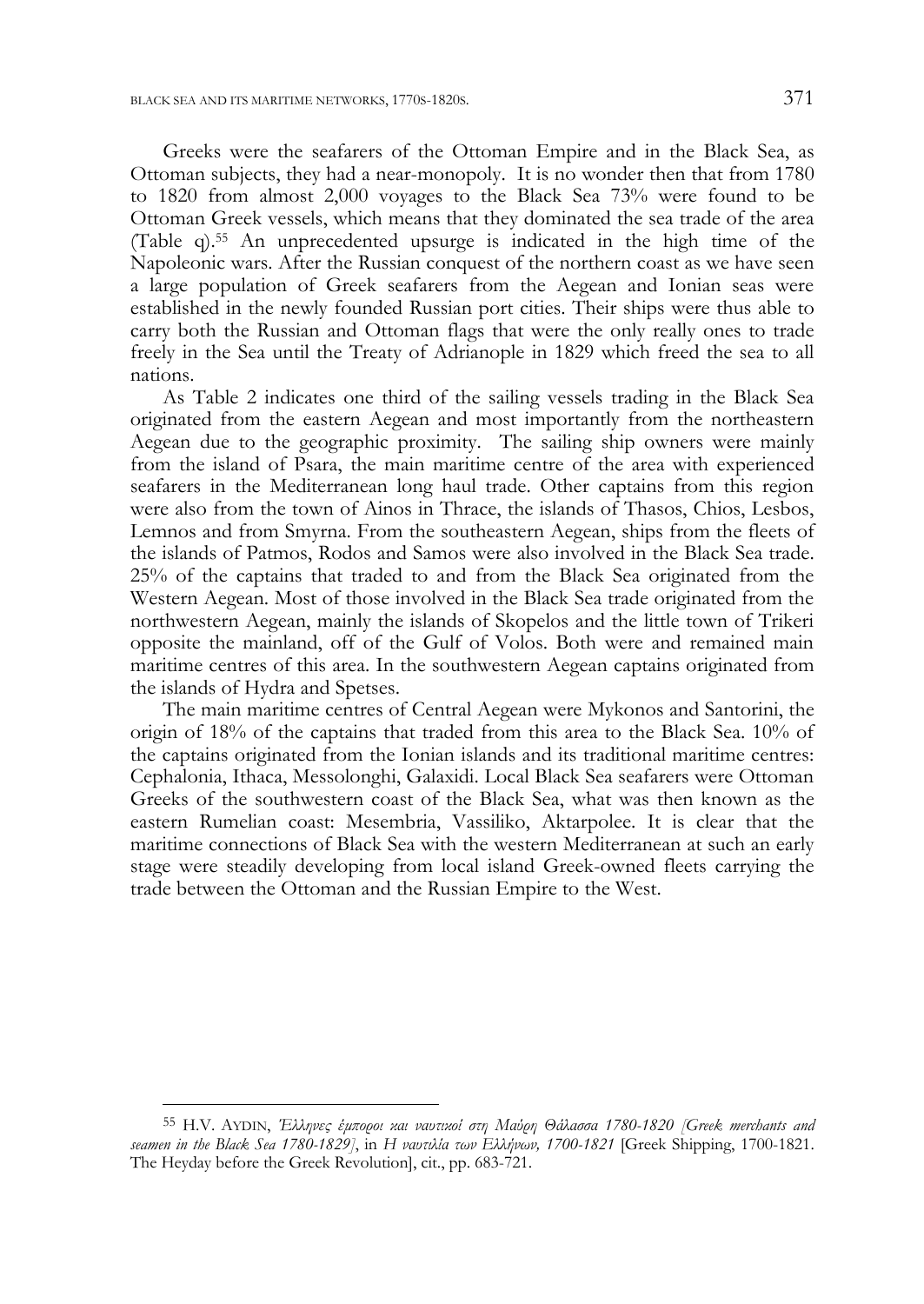# **Area/port city Number of ships** % to total **Northern Coast** 216 50% **Northern Coast** 216 *Kherson 38 Odessa 150 Crimea (Kozlov, Seabastopol) 28*  **Eastern Coast** 200 46% *Taganrog 150 Azov 50*  **Western Coast** 14 14 4<sup>%</sup> *Burgas* 14<br> **thern** cost 1

### Tab. 3. **Arrivals of Ottoman Greek and Venetian/Ionian Greek ships to the Black Sea ports, 1780-1820**

Source: the database *Amphitrite 1700-1821*, Research Programme "History of Greek Shipping, 1700- 1821", entrepreneurial project "Pythagoras I", Ionian University, financed by the Greek Ministry of Education/EU, 2004-2006, www.marehist.gr.

Total 431 100<sup>%</sup>

*Trabzon 1* 

**Southern cost** 

#### Tab. 4. **Ottoman Greek and Venetian/Ionian Greek ships from the Black Sea to Mediterranean ports, 1780-1820**

| Destination    | Number of ships | $\%$ to total |  |
|----------------|-----------------|---------------|--|
| Constantinople | 679             | 76%           |  |
| Ionian islands | 52              | $6\%$         |  |
| Genova         | 55              | $6\%$         |  |
| Livorno        | 48              | $5\%$         |  |
| Venezia        | Q               | $1\%$         |  |
| Malta          | 47              | $5\%$         |  |
| Marseille      |                 | $0\%$         |  |
| Total          | 891             | 100%          |  |

Source: the database *Amphitrite 1700-1821*, Research Programme "History of Greek Shipping, 1700- 1821", entrepreneurial project "Pythagoras I", Ionian University, financed by the Greek Ministry of Education/EU, 2004-2006, www.marehist.gr.

50% of the destination of Ottoman-Greek and Venetian/Ionian Greek ships sailing to the Black Sea were to the northern coast, mainly to Odessa and Kherson and lesser to the Crimean ports. An almost equivalent amount of ships arrived to Taganrog in the Azov, and only 4% of the total voyages were directed to the western and southern coast (Table 3). On the return voyages the Ottoman Greek and Venetian/Ionian Greek vessels headed to Constantinople (from where no further evidence to the next destination is available), to the Ionian islands, to Malta, to Livorno, to Genova and much less to Marseille or Venice (Table 4). International trade to the western and southern coast at this stage was insignificant.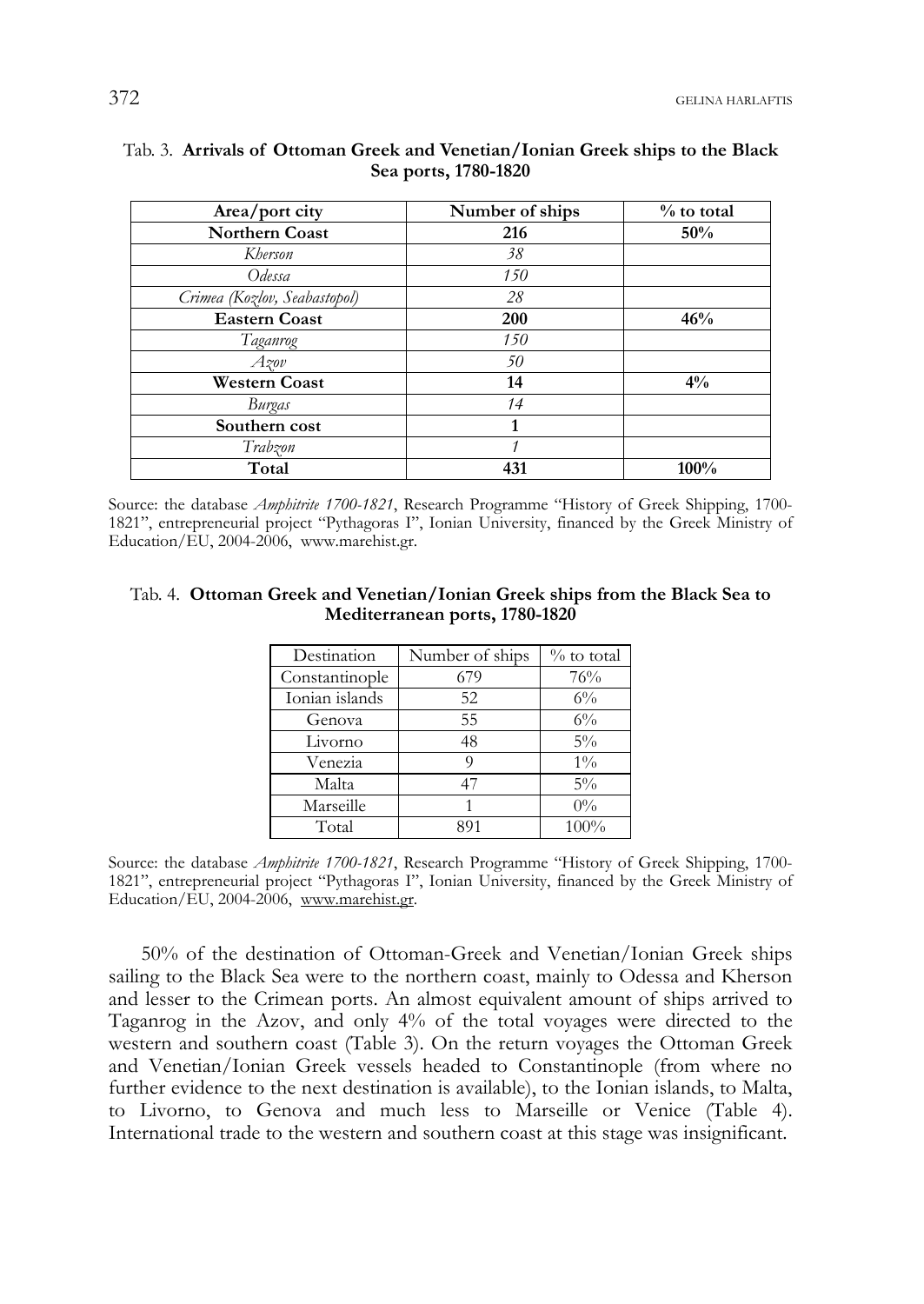#### 3. AROUND THE SEA: PORT CITIES

When the Russians pushed into the Black Sea, the commerce and shipping of the area was confined in the hands of the Ottoman and Venetian subjects, a significant number of which seem to have been of Greek origin.<sup>56</sup> Since the vast area, apart from the Crimea, was steppe land, almost entirely unpopulated, and the fertile soil uncultivated the first concern of the Russian government was to stimulate population growth by attracting immigrants using land, agricultural equipment and even building materials as inducements. In addition to encouraging central Europeans and Balkan people, they encouraged as well the population of the Ionian and Aegean islands that had the advantage of maritime entrepreneurship and large merchant fleets.<sup>57</sup> A fixed colonisation policy developed by the Russian officials to support the multi-ethnic composition of the southern areas in order to exploit the special abilities of each ethnic group in order to ensure economic development. The Russian governors attributed economic characteristics to every ethnic minority group. The Imperial government believed that a heterogeneous ethnic population was necessary to develop the farming, industry and sea trade. In this way the ethnic groups who would be encouraged to immigrate were thought to serve as an example to stimulate the Russian population to develop similar activities. It was believed that the Greek presence would enhance the development of sea trade since the Greeks were a ready force who would diffuse their know-how in trade and shipping and would assist to the formation and training of the future Russian shipping.58 The expansion of Russia along the southern and the eastern coasts of the Black Sea took place during the Age of Empires; a period of intense competition between the colonial Western European powers to acquire new lands for exploitation of economic sources.

The development of grain exports via the Black Sea was a central choice of Russia's strategy to create a new economic zone, where the hinterland would provide grain from the cultivation of the steppes and the formation of the portcities would become the export gateways of the hinterland.59 The unpopulated

<sup>56</sup> O. HALENKO, *Έλληνες επιχειρηματίες και ναυτικοί στις βόρειες ακτές της Μαύρης και Αζοφικής θάλασσας την περίοδο της οθωμανικής κυριαρχίας και των ρωσικών κατακτήσεων, 15ος-18ος αιώνας [Greek entrepreneurs and seamen in the northern shores of the Black and Azov seas during the period of Ottoman and Russian conquests, 15*th*-18*th *centuries* in *The Greeks of the Azov, 18th-beginning of 20th century. New approaches to the history of the Greeks in South Russia,* E. SIFNEOS, G. HARLAFTIS eds., Athens 2015, (Hellenic National Foundation), pp. 245-263. See also H.V. AYDIN, Έλληνες έμποροι και ναυτικοί στη Μαύρη Θάλασσα 1780-1820 [Greek merchants and seamen in the Black Sea 1780-1829], in *Η ναυτιλία των Ελλήνων, 1700-1821* [Greek Shipping, 1700-1821. The Heyday before the Greek Revolution], cit., pp. 683-721.

<sup>57</sup> *Ibidem.*

<sup>58</sup> D. SHERRY, *Social Alchemy on the Black Sea Coast, 1860–1865*, in "Kritika: Explorations in Russian and Eurasian History", 10, 2009, n. 1, pp. 7-30.

<sup>59</sup> N.V. RIASANOVSKY*, A History of Russia*, New York/Oxford 1993, fifth edition (Oxford University Press), pp. 254-275; V.N. ZAKHAROV, *Vneshnetorgovaia deyatelnost` inostrannykh kuptsov v portakh Azovskogo i Chiornogo morei v seredine i vtoroi polovine XVIII v. [The development of foreign trade by foreign merchants in the Azov and the Black Sea ports in the second half of the eighteenth century]*, in "Vestnik Moskovskogo universiteta", ser. 8, Istoria, 4, 2004, pp. 85-102; P. HERLIHY, *Odessa: a history, 1794- 1914*, Cambridge MA 1986, (Harvard University Press for the Harvard Ukrainian Research Institute).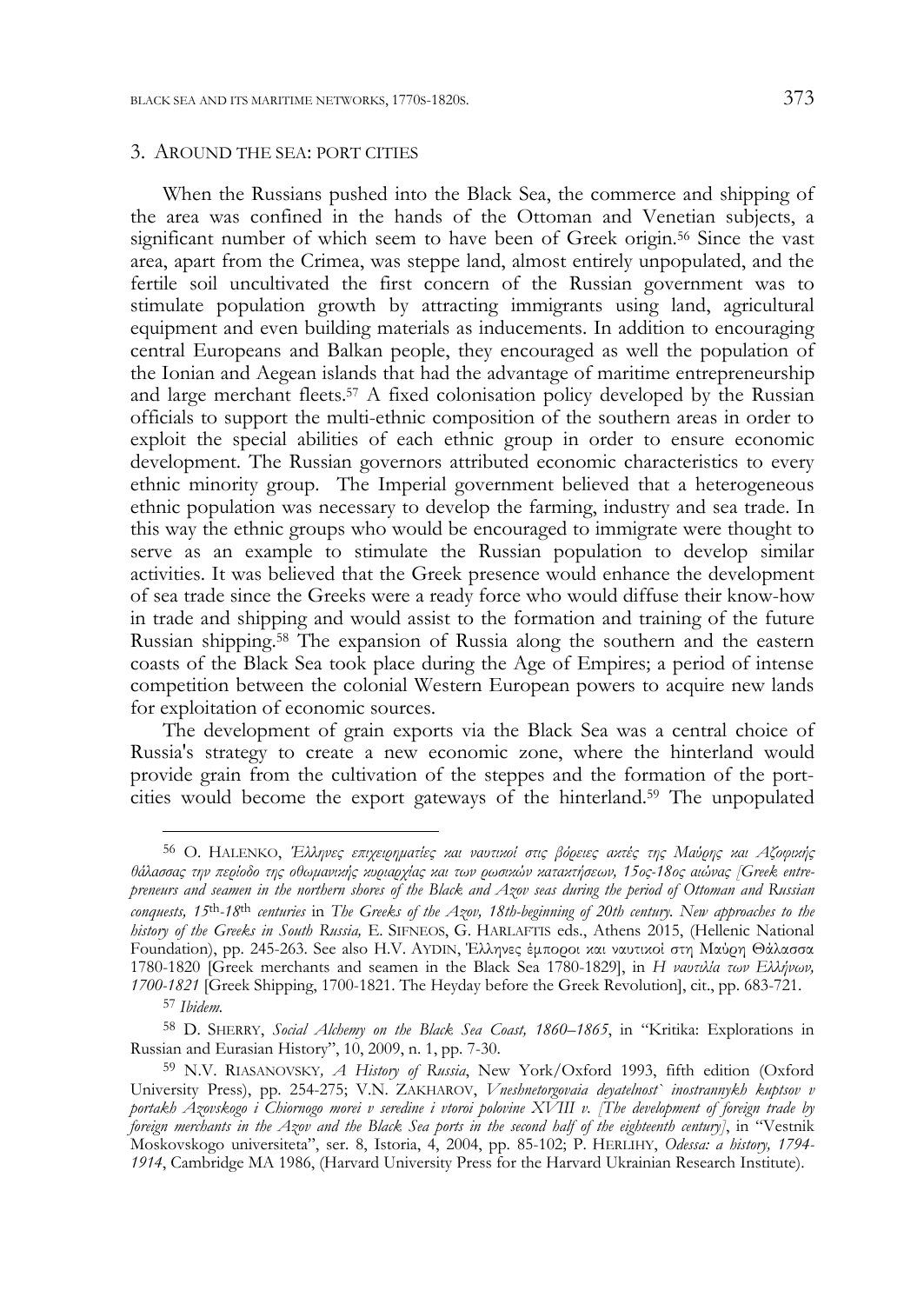steppe land had a great and unexploited advantage. This steppe that extends in the hinterland of the northern coast formed by the black earth, the *chernozem*, fertile land, excellent for grain that became principally the granary of the Russian Empire and eventually of Europe.60 Hundreds and thousands of tons of wheat, rye, oats, and barley were increasingly harvested every year in a region that covered an area of 270,000,000 acres and which by the beginning of the twentieth century " if farmed to its fullest extent, could more than feed the whole population of Europe".61

It was the development of the port cities that formed the nodes between hinterland and foreland. As we have indicated the Black Sea consists from the articulation of many maritime regions. Central to this analysis are the concepts of region and port is the development of maritime transport systems that make trade and shipping happen. We use the concept not of land region, as is more commonly used, but that of maritime region. A similar concept of a maritime region has been used in his recent book by Werner Scheltjens, where he makes the unit of research the Dutch Deltas to explore the maritime transport systems and to "capture regional economic dynamics as well as changes in the structure of trade networks and transport systems". According to Scheltjens, "Transport systems are complexes of physical attributes (rivers, roads, canals, seas, etc.) and communities populating them, thus allowing for the exchange of people, goods and information between the locations of a trade network. The delta is deemed to be an appropriate geographical unit for a comprehensive economic-geographical analysis of the Dutch maritime transport sector before 1850".62

 Sea ports are fundamental to understand maritime transport systems. According to the economic geographer B.S. Hoyle, an important division in port geography is between those elements that have to do with land side, the **hinterland** and those that have to do with maritime side, including the waterfront of the port and **the foreland**. 63 A "hinterland" can be described as an organized and developed land space which is connected with a port by means of transport.<sup>64</sup> Very important to the connections of the port with the hinterland are land and river connections. The hinterland covers a productive area which produces goods to be transferred to the sea port that forms the export gateway. The supply of goods and the level of exports is not only depended from the level of production but can be confined or controlled by state, economic and geostrategic policies. The concept of "foreland" as opposed to that of hinterland, is what lies in front of the port, the shipping connections of a port. It is mainly the land areas on the seaward side of the port;

<sup>60</sup> D. MOON, *The Plough that Broke the Steppes. Agriculture and Environment on Russia's grassland*s, 1700- 1914, Oxford 2013, p. 1.

<sup>61</sup> E.K. REYNOLDS, *The Economic Resources of the Russian Empire*, in "Geographical Review", 1, 1916, n. 4, pp. 249-265.

<sup>62</sup> W. SCHELTJENS, *Dutch Deltas. Emergence, Functions and Structure of the Low Countries' Maritime Transport System, ca 1300-1850*, Leiden/Boston 2015 (Brill), p. 9.

<sup>63</sup> B.S. HOYLE, *Maritime perspectives on port and port systems: the case of East Africa* in *Brides of the Sea. Port cities of Asia from the 16th-20th centuries*, ed. F. BROEZE, Kensington New South Wales 1989 (New South Wales University Press).

<sup>64</sup> G.G. WEIGEND, *Some Elements in the Study of Port Geography*, in "Geographical Review", 48, 1958, n. 2, pp. 185-200.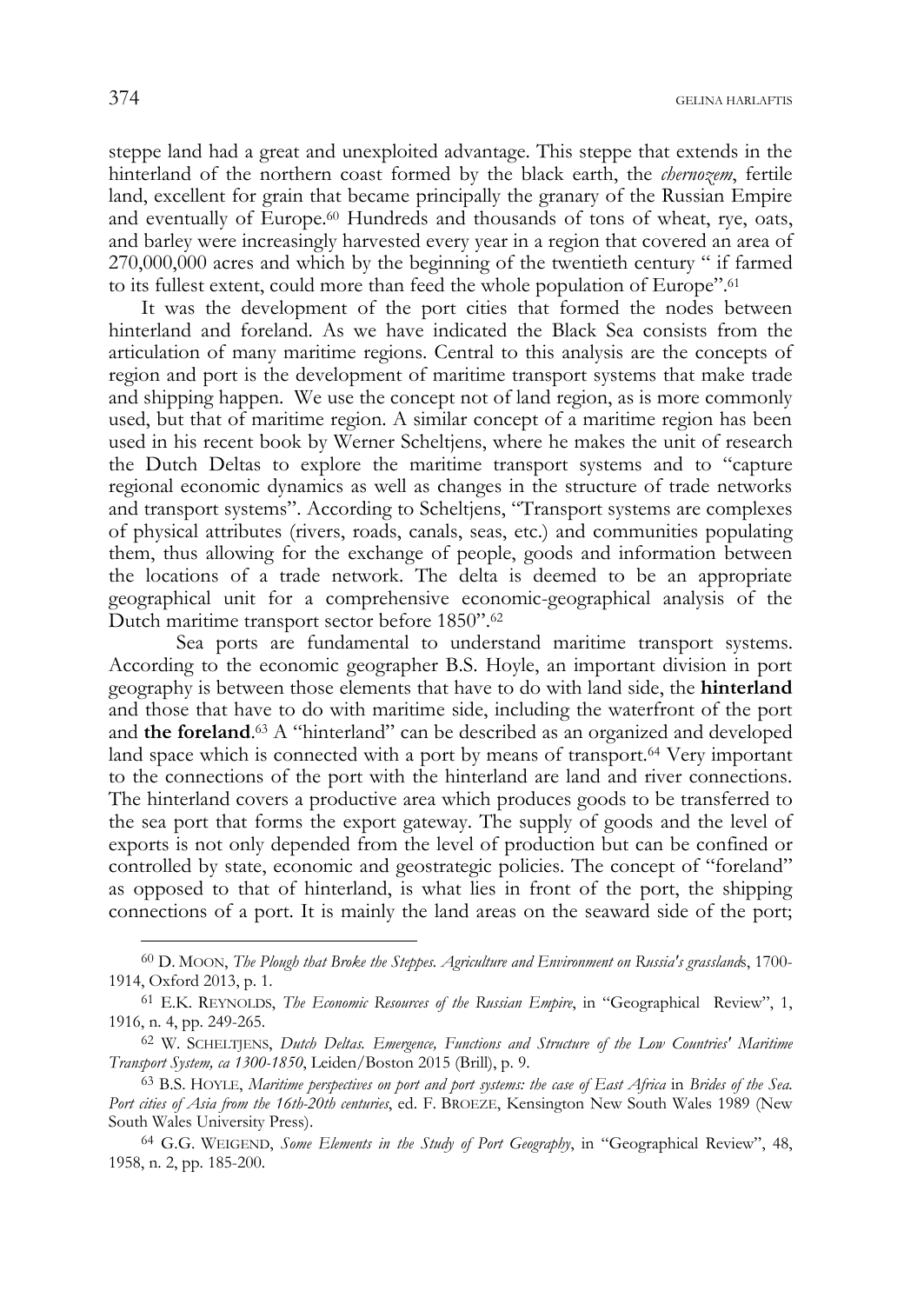the other ports with which a port is connected with sea routes, where cargoes are shipped or transhipped by either coastal or deep-sea going vessels.<sup>65</sup>



Map 4. **The hinterland of the northern coast of the Black Sea** 

Source: Black Sea project, www.blacksea.gr. Map made by Mitia Frumin, 2016.

 Behind the northern coast there was a vast hinterland that was getting cultivated for grain exports and the ports that were developing as they became the export gateways (Map 4). In all these port cities it was the port function that furnished the wealth of the city. Graph 1 indicates the first decades of slow development, from 1792 to 1803. It is indicative that Ochakov and Kherson had a very brief presence in the export trade and did not become big export ports. Kherson along with the Crimean ports of Sebastopol, Theodosia and Kerch remained at low levels. Kozlov/Evpatoria seems to have a steady increase and this is probable due to its site, serving as a transit port of the exports from Dniester to Dnieper. What is clear at this early stage, however, is the advantage of the eastern part, of the Azov Sea. This is the area that developed first and Taganrog figures as the prime export port-city of all the northern coast in the eighteenth century. Its primacy, however, was soon overtaken by Odessa who indicates a vertical rise after the turn of the century.

<sup>-</sup><sup>65</sup> *Ibidem*.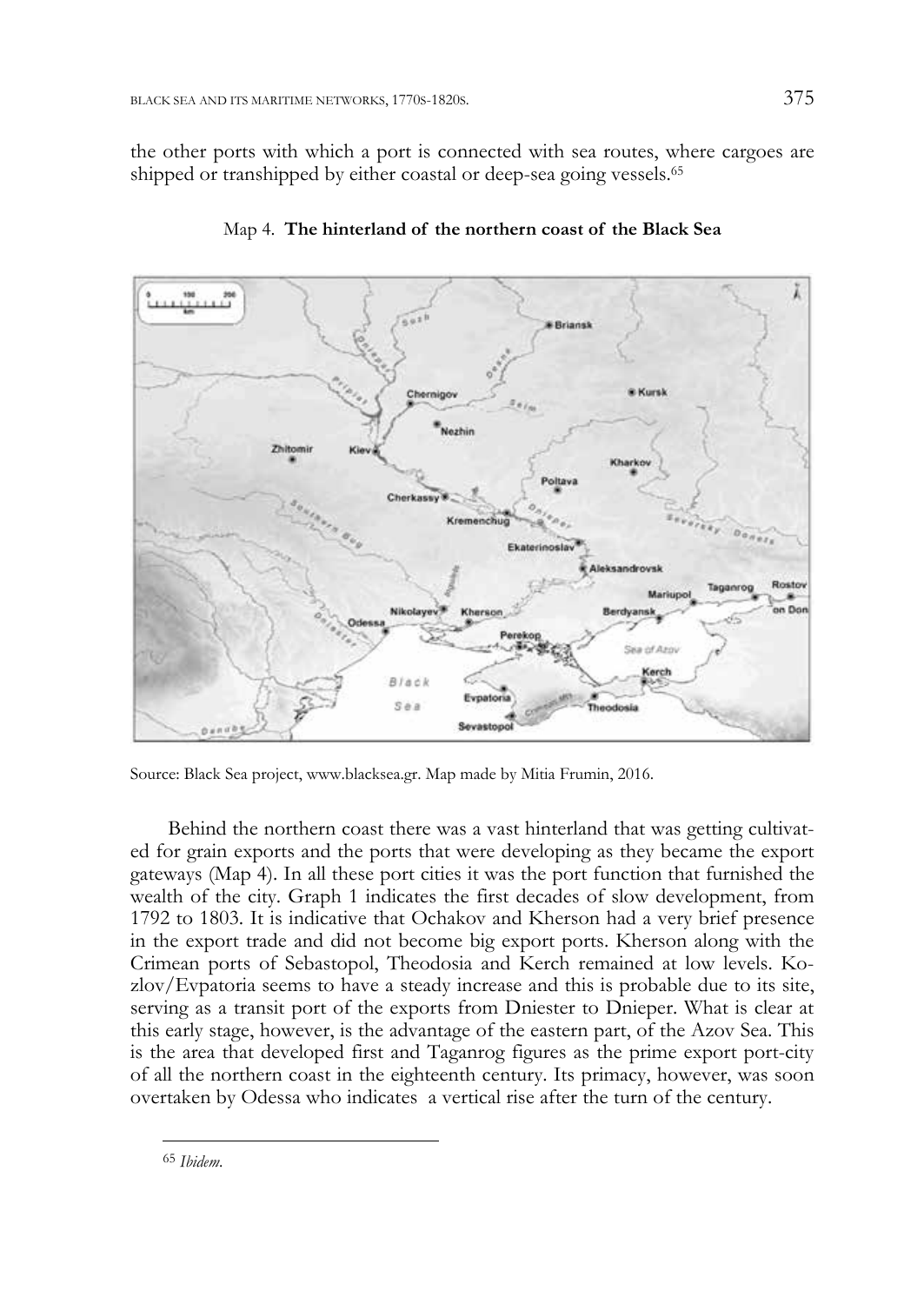

Graph 1. **The increase of the grain exports of Southern Russian ports** 

Source: Y. POSPELOVA, *Становление внешней торговли России через Азовские и Черноморские порты в последней четверти XVIII-начале XIX века* [Formation of foreign trade of Russia through the Azov and Black Sea ports in the last quarter of the 18th-early 19th century], Ph.D. thesis, 2012, (Moscow Region State University, Moscow).



Graph 2. **The increase of grain exports of the main Russian port- cities** 

Source: 1812-1829: *Государственная внешняя торговля в разных ее видах. Foreign Trade of the State in its various Regions*, published by the Department of Foreign Trade of the Ministry of Finances.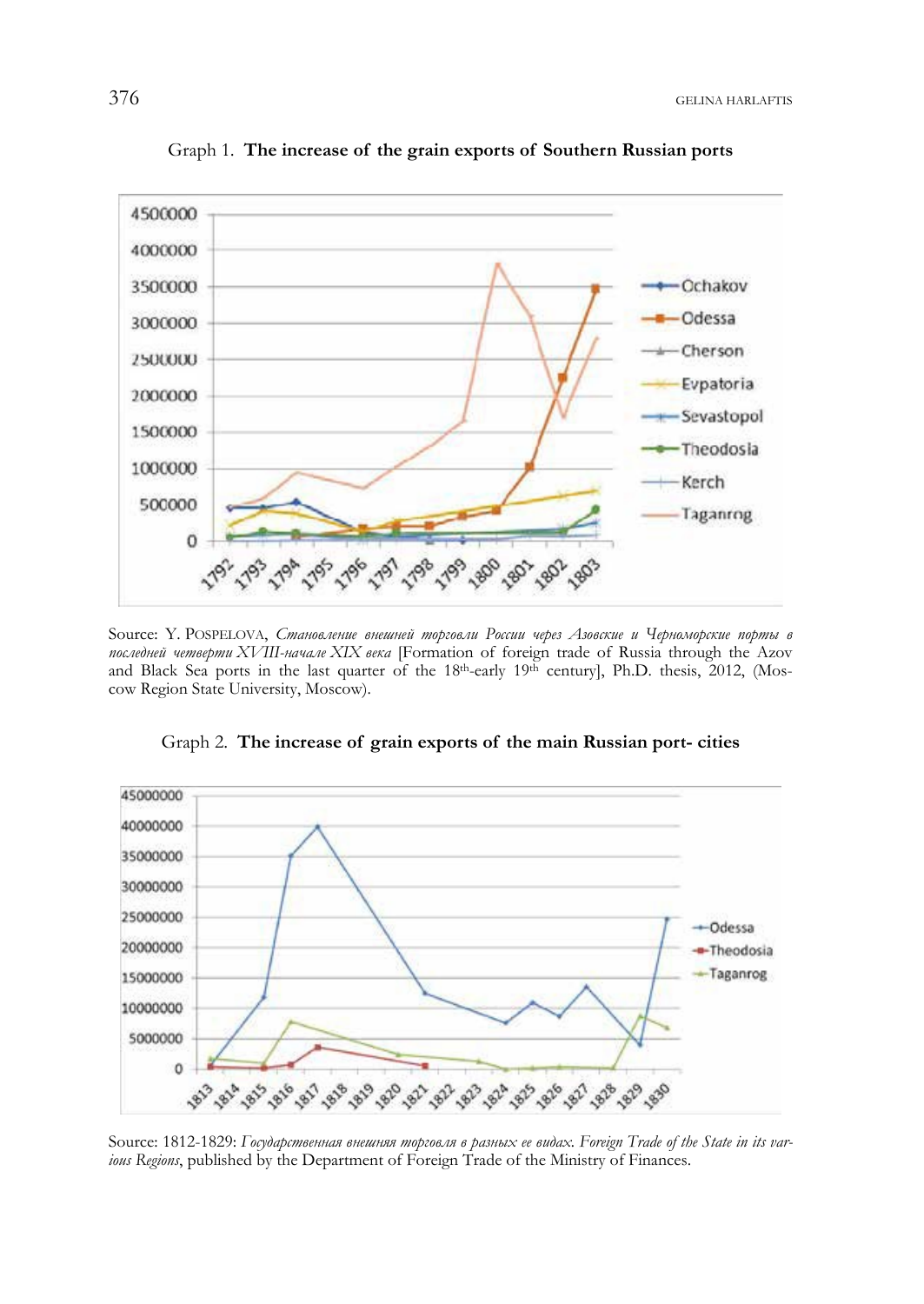Graph 2, presents the period 1813-1830. After a correlated unprecedented upsurge before the end of the Napoleonic wars, indicative in Odessa, there is a sharp decline only to reach an upward trend in the next Russo-Ottoman war of 1828-1829. Exports witnessed a sharp rise maafter the Napoleonic wars and a downfall in 1820. The sharp fluctuations of the export trade of Russia to the West were normalized only after 1829 with the Treaty of Adrianople that opened up the navigation of the Black Sea to all nations. The trading partners of southern Russian exports during this early period were the Ottoman Empire, Great Britain, the Italian States, France, Holland, followed by Prussia, the Austrian Empire, Denmark, the Scandinavian and Hanseatic countries (Graph 3). Southern Russia was transformed as UK's main grain supplier, particularly after 1846-1847, when the Corn Laws and Navigation Acts were abolished. Due to the fact that Corn Laws forbade the direct imports of grain to Britain, until then grain was shipped to entrepots established in Italian, French and Dutch ports only to be re-exported to the British ports. It has been estimated that annual re-exports during the first half of the nineteenth century were substantial and could reach from 100,000 to 200,000 imperial quarters<sup>66</sup>.



Graph. 3. **Grain exports from Southern Russia 1826-1830 (value in rubles)** 

<sup>66</sup> S. FAIRLIE, *The Anglo Russian grain trade, 1815-1861*, Unpublished PhD thesis 1959, (London School of Economics and Political Science), 173.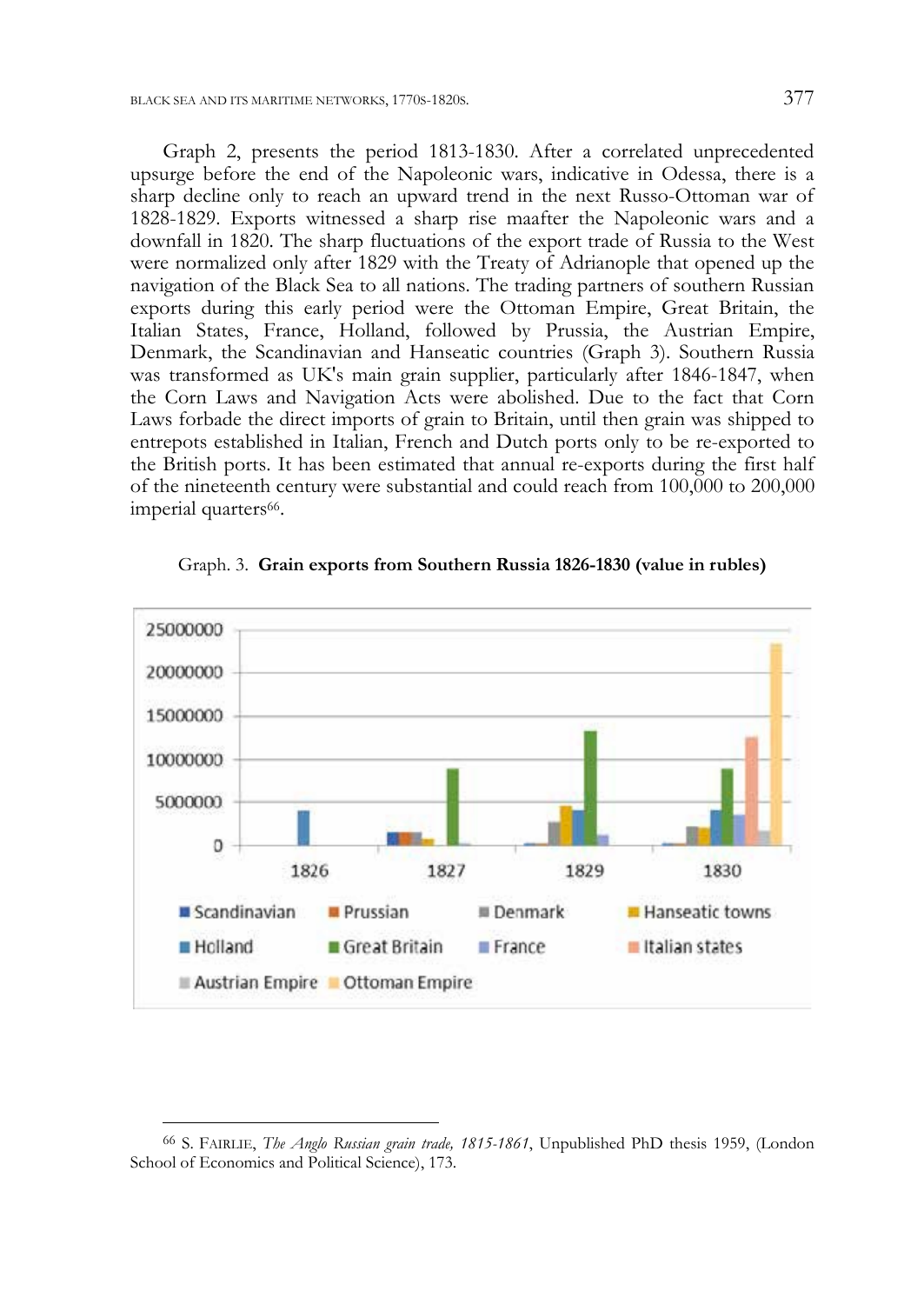## 4. AROUND THE SEA: THE FORMATION OF THE MARITIME NETWORKS OF INTERNATIONAL TRADING HOUSES

All the port cities planned by Russian politicians were filled by entrepreneurial immigrants of ethnic minorities from central and southeastern Europe. Τhe Russians new well that the merchant communities demonstrated flexibility and were prepared to move to new markets. The maritime linkages of the Black Sea were organized by foreigners established in the newly founded ports. The trading and shipping businesses that made the exports happen belonged mainly to the mobile groups of families of Greeks, Jews and Armenians, along with Germans as others from central Europe.67 In fifty years, from the 1770s to the 1820s, they were able to develop linkages to the hinterland and thus be able to collect the harvest through the very difficult conditions of the primitive Russian South. One has to remember that grain came down through rivers with navigation difficulties, nonexistent roads and harsh weather conditions as from November to March everything was covered with ice, and the rivers and the Azov Sea were frozen. The merchants and seafarers of the area kept available fleets of small sailing craft to bring the produce from the river estuaries to the ports and available sailing ships to transport them abroad. Business was difficult; entrepreneurial risk had to be minimized somehow and information of prices in far away markets to be available at a time when letter-writing was the only means of communication. The formation of systems of communication that made the whole procedure of purchasing and bringing the produce from the hinterland to the port, promoting it to other ports in the foreland and selling is what we have described as "entrepreneurial networks."68

 It was these mobile entrepreneurial groups that undertook the control of trade, shipping and finance, establishing networks and linkages with the global economy. They all proved the catalysts for the trade apogee and contributed significantly to the evolution of the port-cities. Among the business groups of the various ethnic minorities that inhabited the newly formed South Russian port-cities, the Greeks excelled in the first half of the nineteenth century by controlling more than half of the whole external trade. They continued the same business in the second half of the century, albeit the fierce competition of the Jewish trading companies, handling at least one third of the total south Russian production and carrying with their ships more than half.<sup>69</sup>

New material from the Russian statistics has provided us with new information on the importance of the Greek trading companies not only in the South of Russia but in the whole of the Russian Empire. Table 5 includes data we have processed from all the first guild merchants of the Russian Empire that had a turnover of over 50,000 rubles (or  $\sqrt{2}8,000$ ). During this period, in order to carry out trade in the

<sup>67</sup> V. KARDASIS, *Diaspora Merchants in the Black Sea: The Greeks in Southern Russia, 17751861*, Lanham, MD 2001 (Lexington Books); G. HARLAFTIS, *Α Ηistory of Greek-Owned Shipping*, London 1996 (Routledge), pp. 3-38.

<sup>68</sup> G. HARLAFTIS, *Mapping the Greek maritime diaspora*, cit.

<sup>69</sup> EADEM, *Α Ηistory of Greek-Owned Shipping*, cit., chapters 1-3.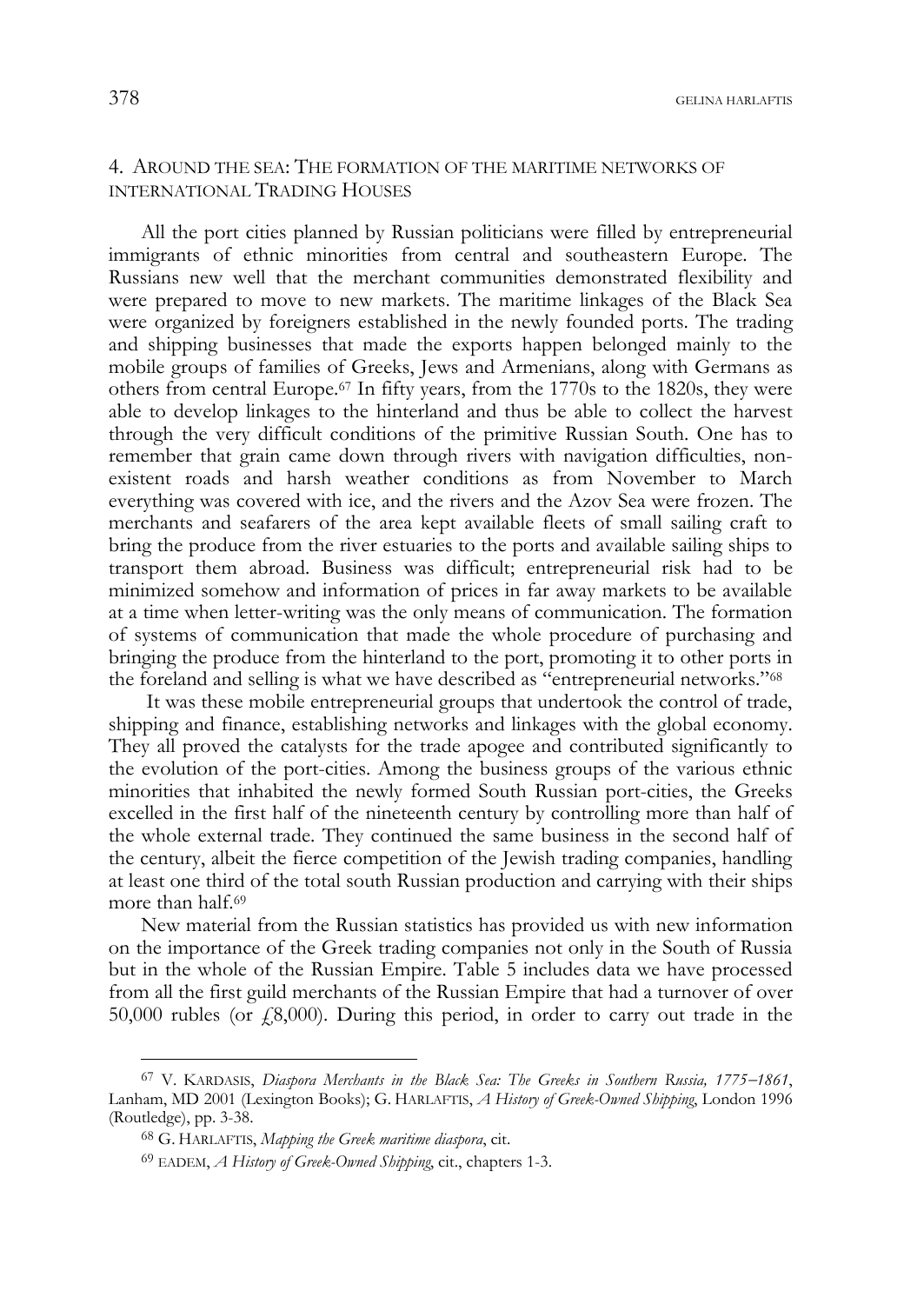Russian Empire, a merchant had to register in one of the "guilds"; merchants were divided into three "guilds" and registration in those guilds was open to all who could pay the guild tax.70

| <b>NAME OF</b><br><b>MERCHANTS</b> | <b>ORIGIN</b> | <b>IN WHICH PLACE</b><br><b>OF TOWN IS SOLD</b> | <b>IMPORTS</b> | <b>EXPORTS</b> | <b>TOTAL</b> |
|------------------------------------|---------------|-------------------------------------------------|----------------|----------------|--------------|
|                                    |               | Radziwilow (Radyvilov)                          |                |                |              |
| Mella Pavel                        | Greek         | and Odessa                                      | 251920         | 945921         | 1197841      |
| Katsari Diamandi                   | Greek         | Odessa and Taganrog                             | 208545         | 826426         | 1034971      |
| Dimasi Nikolai                     | Greek         | Taganrog                                        | 378090         | 454356         | 832446       |
| Pitako Grigorii                    | Greek         | Odessa and Taganrog                             | 276856         | 502167         | 779023       |
| Yanopulo Vasilii                   | Greek         | Odessa                                          | 294302         | 369705         | 664007       |
| Stefanaki Ivan                     | Greek         | Taganrog                                        | 163709         | 302041         | 465750       |
| Paleolog Dmitri                    | Greek         | Odessa                                          | 155097         | 251688         | 406785       |
| Skufi Ivan                         | Greek         | Odessa                                          | 21589          | 372387         | 393976       |
| Dulchyn Efstfii                    |               | Odessa                                          | 242248         | 141862         | 384110       |
| Kaliantzi Fedor                    | Greek         | Odessa                                          | 196882         | 182796         | 379678       |
| Zaharov Leontii                    | Greek         | Taganrog                                        | 138207         | 231258         | 369465       |
| Reno Ivan                          |               | Odessa                                          | 62725          | 287094         | 349819       |
| Mareli Mikhail                     |               | Odessa                                          | 33984          | 288795         | 322779       |
| Iorgashi Ivan                      |               | Odessa                                          | 32015          | 280700         | 312715       |
| <b>Bobovits Cima</b>               |               | Evpatoria                                       |                | 291920         | 291920       |
| Kiparissi Spiro                    | Greek         | Odessa                                          | 32370          | 258882         | 291252       |
| Zotov Dmitri                       |               | Odessa                                          | 22573          | 252064         | 274637       |
| Domerchikov Vassili                |               | Taganrog                                        | 40900          | 223043         | 263943       |
| Petrocochino Efstratii             | Greek         | Odessa                                          |                | 261406         | 261406       |
| Magula Mari                        | Greek         | Taganrog                                        | 59840          | 201523         | 261363       |

Tab. 5. **First guild merchants engaged in Russia's external trade, 1813** 

Source: 1812-1814: *Государственная внешняя торговля в разных ее видах. Foreign Trade of the State in its various Regions*, published by the Department of Foreign Trade of the Ministry of Finances.

In 1813 as is evident from Table 5, more than two thirds of the twenty most important merchants of Southern Russia, that belonged to the first guild and were engaged in the export trade of the northern coast, were Greeks and handled 70% of the value of the total trade. Who were these merchants and where did they come from? We can distinguish two phases and two groups of Greek traders. The first wave of Greeks were mainly seafarers and was directed from 1770s to 1800s, to the eastern part of the northern shore, namely the Azov region, and more particularly Taganrog. These were mostly shipmasters and shipowners from the Ionian islands

<sup>70</sup> A.J. RIEBER, *Merchants and Entrepreneurs in Imperial Russia* 1982, (University of North Carolina Press), p. xxiii.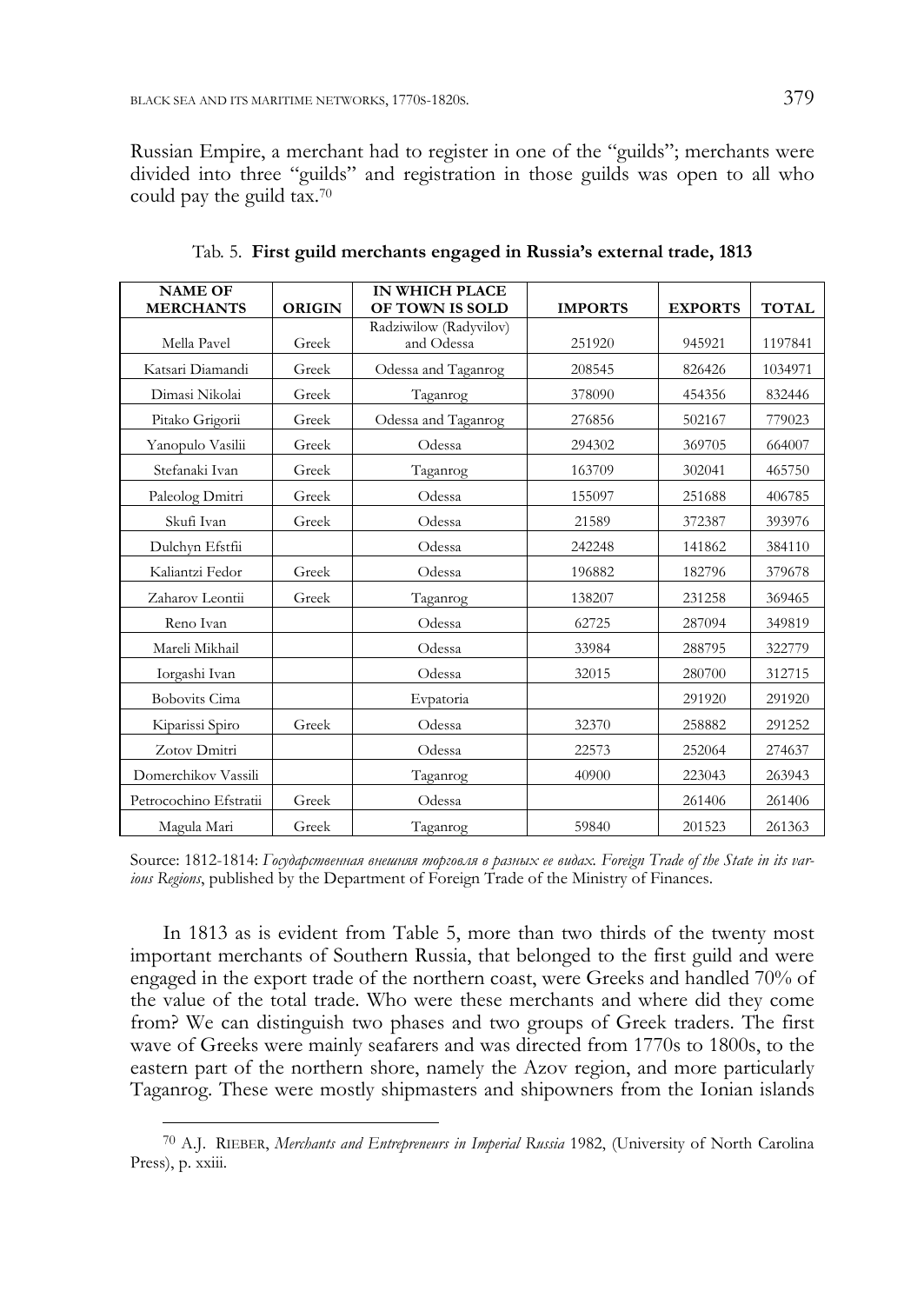and the seafaring islands of the Aegean. It has been calculated, for example, that out of 200 merchants that were established in Taganrog between 1795 and 1803, 53% came from the island of Cephalonia and 45% from 12 Aegean islands and particularly from Santorini, Psara and Hydra.71 They were all established either in Taganrog or Odessa and they came from Cephalonia and various Aegean islands. The most important merchant of that period is Pavel Mela from a commercial family from Epirus.

The second wave of Greek merchants, were established in Odessa and Taganrog during the 1810s and 1820s; Evstrati Petrocockino from the island of Chios belongs to this group. Apart from Petrocockino, who seems to be the first of the powerful group of Chiot merchants to be established there (see Table 5), Ambrosios Skaramanga and Alexander Mavro were established in Odessa as First Guild merchants in 1814, Anton Galati in 1817, Igor Ralli and Grigori Marasli in 1818, Theodor Rodocanachi and Dimitri Skylitzi in 1822.72 These merchants, before establishing themselves in Odessa or Taganrog, were in Constantinople and were involved in the Ottoman trade during the Napoleonic wars. Katerina Galani has revealed recently that between 1799 and 1813 the above developed a close relation with the British Levant Company based in Constantinople. The Chiot merchants like Ralli, Scaramanga, Petrocockino, Galatis, Mavrogordato, Frangiadis, Negroponte, Paspatis, Baltadgis, the Cephalonians Dendrinos, Panas, Rossolimos, along with the Melas, Marasli and others sent and received cargoes for the Levant company, without, however, being officially merchants of the Levant Company.73 They were most probably involved in the grain trade from South Russia, as immediately after their involvement with the Levant Company they were established in Russia. Among the top Greek merchants in Odessa and Taganrog, after 1820s, are found the Chiots Rodocanachi, Ralli and Skylitzi. At the same period, their involvement with the Levant Company turned them to London. In 1818 the Ralli brothers were established there, whereas in the 1820 the merchant house of Petrocockino, Galati and Kondostavlos is established in London.<sup>74</sup>

Using shipping movements, 20 years ago, I have identified the importance of the Chiot and Ionian networks in the trade and shipping of southern Russia with the Western European port cities.75 The networks, however, that stemmed from the analysis of shipping movements, did not reveal the importance of the trading companies in southern Russia. What the archival evidence from the Russian

<sup>71</sup> E. SIFNEOS, G. HARLAFTIS, *Entrepreneurship*, cit.

<sup>72</sup> L. BILOUSOVA, *Odessa: Register of merchants of 1*st*, 2*nd*, 3*rd *guilds in alphabetical order,* Государственный архив Одесской области, *State Archives of Odessa Region.*

<sup>73</sup> K. GALANI, *British trade and shipping in the Mediterranean in the Age of War, 1770-1815,* unpublished ph.D. thesis 2011 (University of Oxford), pp. 294-303.

<sup>74</sup> For the Ralli Bros see K. VOURKATIOTI, *Ο οίκος των Αδελφών Ράλλη (c. 1814-1961). Το αρχέτυπο μιας ελληνικής επιχείρησης της διασποράς* [The House of Ralli Bros (c. 1814-1961). The Archetype of a Greek Diaspora Firm], (Unpublished PhD thesis, Panteion University, 2004), pp 8-45, 85-135. For the others K. GALANI, *Η Ελληνική κοινότητα του Λονδίνου τον 19ο αιώνα. Μια κοινωνική και οικονομική προσέγγιση [The Greek Community in London in the 19th century. A Social and Economic Approach]*, "Ta Istorika", 63, 2016, , pp. 43-68.

<sup>75</sup> G. HARLAFTIS, *Α Ηistory of Greek-Owned Shipping,* cit., chapters 2 and 3.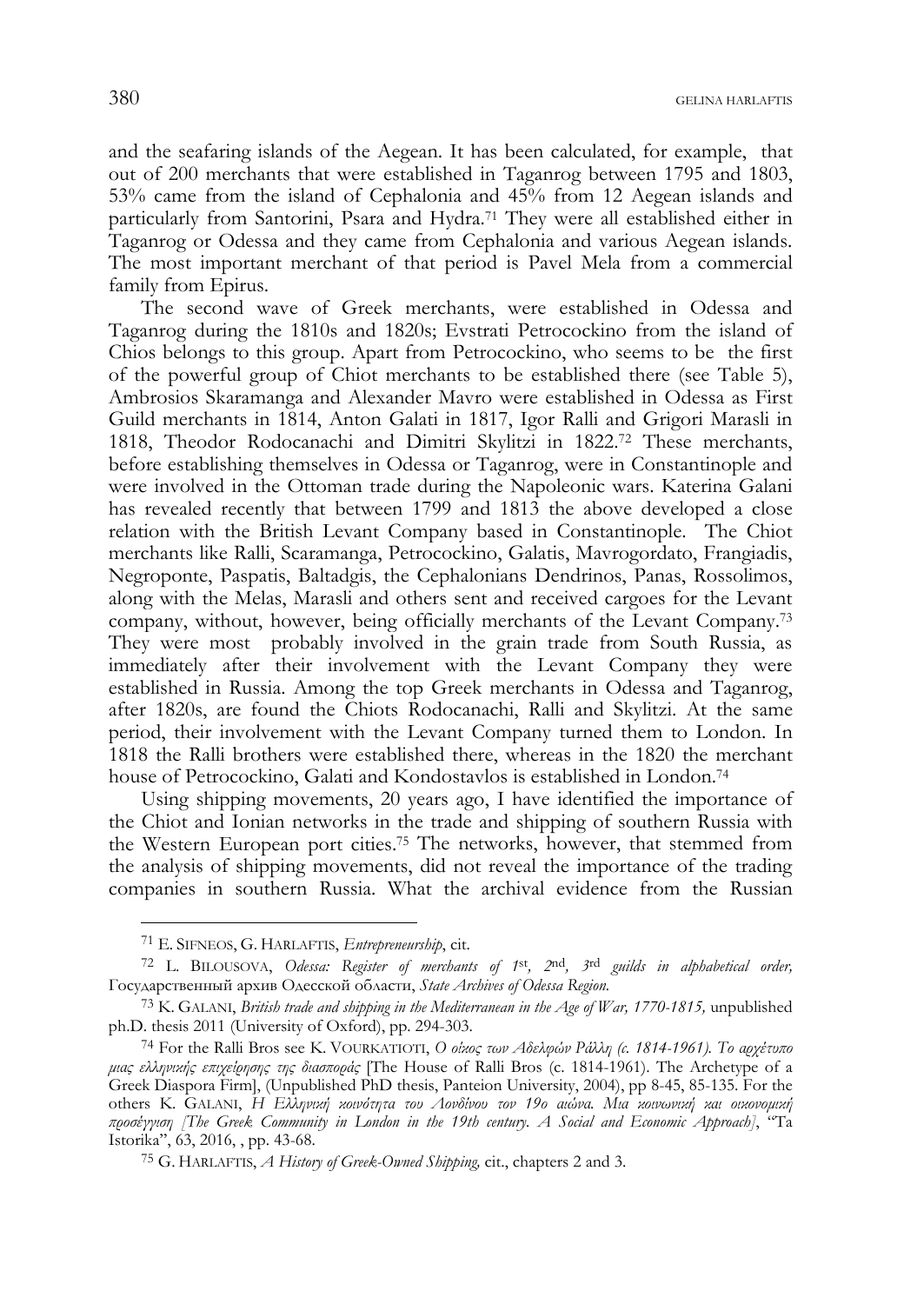archives brings out is the fact that the trading companies that traded in Russia, with origin from Chios, Cephalonia or elsewhere, traded in all the port cities, that is in both the Odessa and Azov region. Despite their internal competition, they collaborated, imitated and complemented each other acting as a business group handling the grain exports from Southern Russia to the West along the whole area combining trade, shipping and finance.76 It was they that formed the "Chiot entrepreneurial group" that grew into prominence during the period 1820s-1860s established not only in Odessa, Taganrog and Constantinople but also in Trieste, Livorno, Marseille, London and St. Petersburg.

By 1860 among the top twenty Russian trading companies of the whole of Russia stood the companies of John Ralli, Theodor Rodocanachi and John Scaramanga.77 At the same year, in the top twenty trading firms in Southern Russia more than half are Greeks and include the trading companies of the Chiots Scaramanga, Ralli and Rodocanachi and of the Cephalonians Vagliano and Avgerino. Altogether they carried trade worth more than three million sterling pounds. It is thus not surprising that the members of the Greek business group of Southern Russia that established themselves in the City of London in the 1820s, got immediately access from the Black Sea to the Baltic Exchange and the Bank of England, where they were considered and treated as a tight business group, among the main traders of Russia that integrated the Black Sea markets with western Europe.78

#### **CONCLUSIONS**

-

This paper examined the first 50 transitional years of the Black Sea, a sea of isolation, named as "Ottoman lake" to a sea of internationalization. It followed the glance from the sea and its effects on land. In this way it examined the movements *on the sea* and their development and impact *around the sea*. The Black Sea excluded from international trade until 1770s, developed its sea trade and maritime networks in an unprecedented rate to become the largest grain producer of the world, supplying the West during the era of industrial revolution. This came as a result of dramatic changes on the sea and around the sea. Still, despite the importance of the maritime networks and the impact of the sea dimension on land and the development of port cities, the element of the sea is still underresearched. Recent research on Ottoman, Ukrainian, Russian and western European archives has

<sup>76</sup> K.GALANI, G. HARLAFTIS, *Trade and finance between London, Constantinople and Southern Russia: The Greek business group in the 19th century,* paper presented in the European Business History Association,

Utrecht 2014. 77 *Государственная внешняя торговля <sup>в</sup> разных ее видах*. *Foreign Trade of the State in its various Regions*, published by the Department of Foreign Trade of the Ministry of Finances., 1860.

<sup>78</sup> G. HARLAFTIS, *Α Ηistory of Greek-Owned Shipping. The Making of an International Tramp Fleet, 1830 to the present day*, London 1996 (Routledge); G. HARLAFTIS, *Creating Global Shipping: Aristotle Onassis, the Vagliano Brothers and the Business of Shipping, c.1820-1970*, Cambridge 2019 (Cambridge University Press).